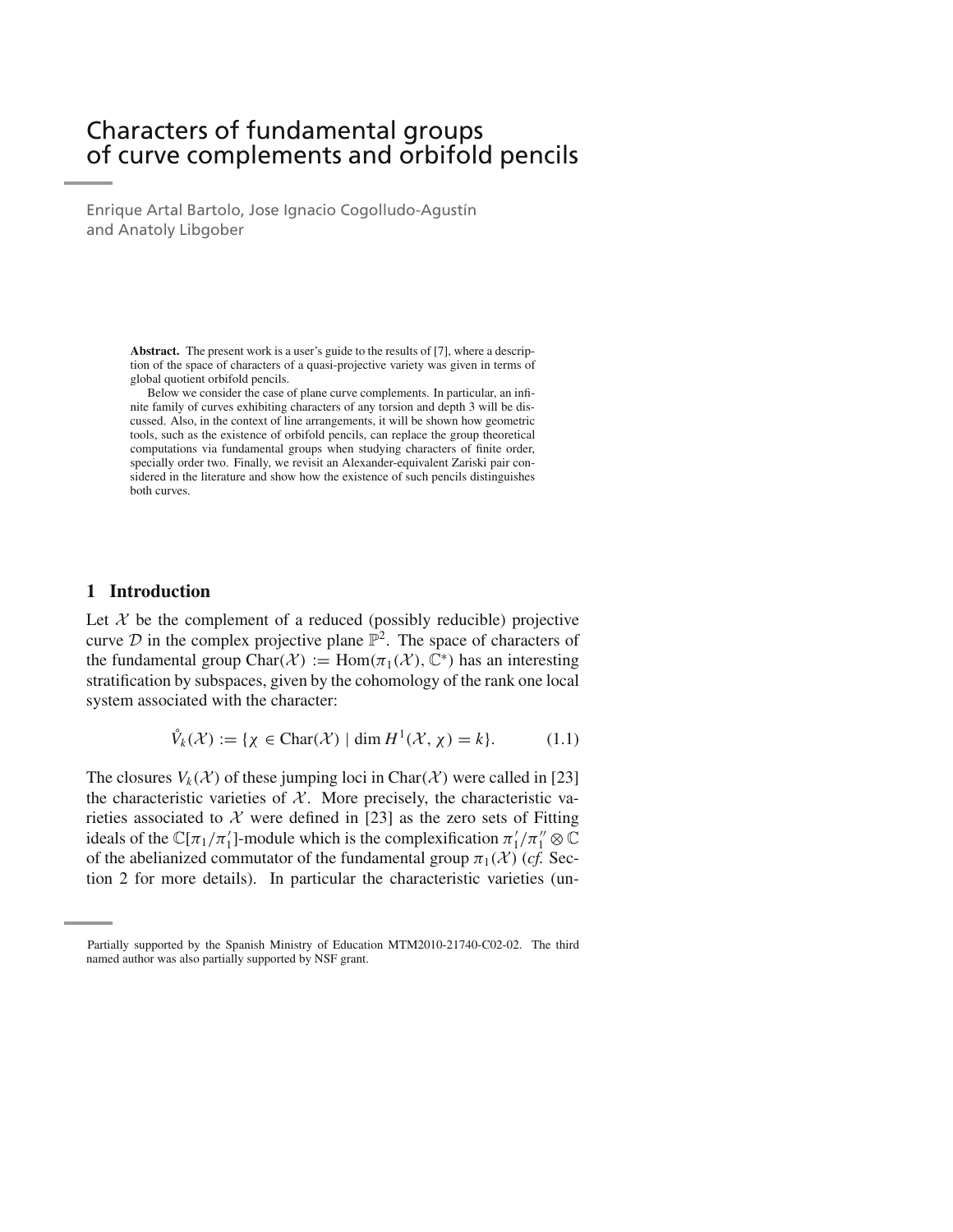like the jumping sets of the cohomology dimension greater than one) depend only on the fundamental group. Fox calculus provides an effective method for calculating the characteristic varieties if a presentation of the fundamental group by generators and relators is known.

For each character  $\chi \in \text{Char}(\mathcal{X})$  the *depth* was defined in [23] as

$$
d(\chi) := \dim H^1(\mathcal{X}, \chi) \tag{1.2}
$$

so that the strata (1.1) are the sets on which  $d(\chi)$  is constant.

In [7], we describe a geometric interpretation of the depth by relating it to the pencils on *X i.e.* holomorphic maps  $X \to C$ , dim $C = 1$  having multiple fibers. In fact the discussion in [7] is in a more general context in which  $\chi$  is a smooth quasi-projective variety. <sup>1</sup> The viewpoint of [7] (and [8]) is that such a pencil can be considered as a map in the category of orbifolds. The orbifold structure of the curve *C* is matched by the structure of multiple fibers of the pencil. The main result of [7] can be stated as follows:

**Theorem 1.1.** Let  $X$  be a quasi-projective manifold and let  $\chi$  be a char*acter of*  $\pi_1(\mathcal{X})$ *.* 

- (1) Assume that there are n marked orbifold pencils i.e. maps  $f_i : \mathcal{X} \rightarrow$  $C$  (*i* = 1, ...*n*) where *C is a fixed orbicurve,*  $\rho \in \text{Char}^{\text{orb}}(\mathcal{C})$  *and*  $\chi$  =  $f_i^*(\rho)$ *. If these pencils are strongly independent, then*  $d(\chi) \ge nd(\rho)$ *<i>.*
- (2) *If* χ *is a character of order two and weight two, then there are exactly d(*χ*) strongly independent orbifold pencils on X whose target is the global*  $\mathbb{Z}_2$ -orbifold  $C = \mathbb{C}_{2,2}$ *. These pencils are marked with the*  $\alpha$ *character*  $\rho$  *of*  $\pi_1^{\text{orb}}(\mathbb{C}_{2,2})$  *characterized by the condition that*  $\rho$  *is nontrivial on both standard generators of the latter orbifold fundamental group.*

We refer to Section 2 for all the required definitions, and in particular, the definition of strongly independent pencils.

According to this result, the orbifold pencils on  $X$  whose targets have an orbifold fundamental group with characters of positive depth, induce characters in Char $(X)$  whose depth have the lower bound given in 1.1. One can compare this statement with previous results on pencils on quasiprojective manifolds. For example, consider a character  $\chi$  which belongs

<sup>&</sup>lt;sup>1</sup> Much of the discussion in the first two sections below applies to general quasi-projective varieties (*cf.* [7]), but in the present paper we will stay in the hypersurface complement context. As was noted, the characteristic varieties only depend on the fundamental group, hence, by the Lefschetztype theorems it is enough to consider the curve complement class.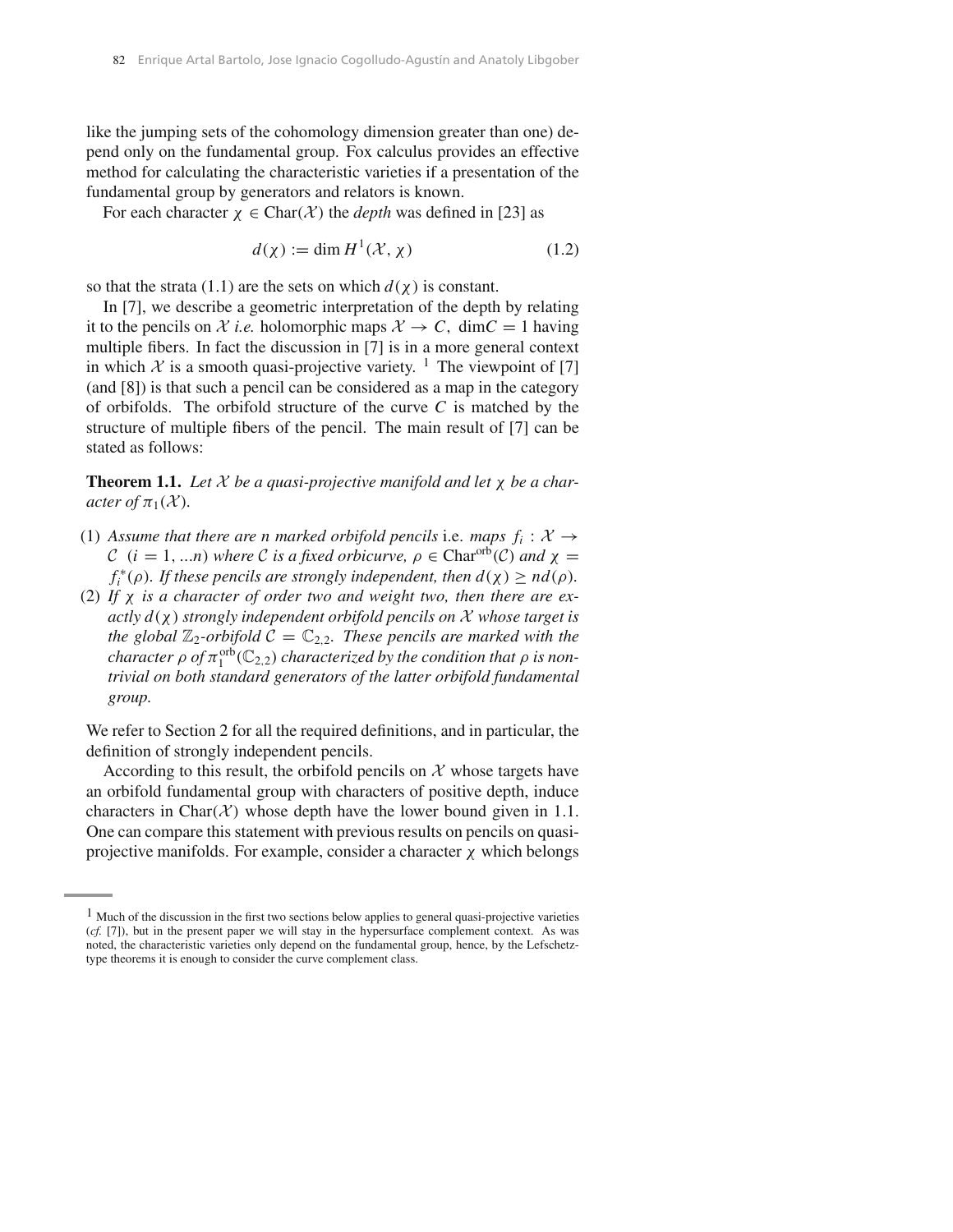to a positive dimensional component of the characteristic variety. Then the results in [2] can be applied to such a component to obtain a pencil *f* : *X* → *C* and a character  $ρ ∈ \text{Char}(C)$  such that  $χ = f^*(ρ)$ . Here *C* is the complement in  $\mathbb{P}^1$  to a finite set containing say  $d > 2$  points. Moreover, the number of independent pencils in the sense of Section 2 is equal to one (*cf.* [7, Lemma 4.15]; note that the depth of  $\rho \in \text{Char}(\mathcal{C})$  is equal to *d* − 2). Hence in this case, the inequality in Theorem 1.1 (1) is equivalent to the shown in [2, Prop.1.7] inequality dim $H^1(\mathcal{X}, \chi) \ge \text{dim } H^1(\mathcal{C}, \rho)$ .

The orbifold structure involved in Theorem 1.1 is essential since the orbifold pencils described there and considered *without the orbifold structure*, are just rational pencils whose target might have trivial fundamental group and thus the connection with the jumping loci disappears.

The part (2) asserts a partial converse for characters of order two *i.e.* the characters of order two having positive depth are pull-backs of orbifold characters on  $\mathbb{C}_{2,2}$  by orbifold pencils. Note that, as shown in [6] for characters of order 5 on an affine quintic, not all characters on complements of plane curves can be described as pull-backs of orbifold pencils.

The goal of this paper is to illustrate in detail both parts (1) and (2) of Theorem 1.1 with examples in which orbifolds are unavoidable. We start with a section reviewing mainly known results on the cohomology of local systems, characteristic varieties, orbifolds, and Zariski pairs making possible to read the rest of the paper unless one is interested in the proofs of mentioned results. Then in Section 3, a family of curves is considered for which the characteristic variety contains isolated characters having torsion of arbitrary finite order and whose depth is 3. The calculations illustrate the use of Fox calculus for finding an explicit description of the characteristic varieties. Next, in the context of line arrangements, examples of Ceva and augmented Ceva arrangements are considered in Section 4. Their characteristic varieties have been studied in the literature via computer aided calculations based on fundamental group presentations and Fox calculus. Here we present an alternative way to study such varieties independent of the fundamental group illustrating the geometric approach of Theorem 1.1. Finally, in Section 5 we discuss a Zariski pair of sextic curves whose Alexander polynomials coincide. We determine this Zariski pair by the existence of orbifold pencils.

ACKNOWLEDGEMENTS. The authors want to express thanks to the organizers of the *Intensive research period on Configuration Spaces: Geometry, Combinatorics and Topology,* at the *Centro di Ricerca Matematica Ennio De Giorgi*, Pisa, in May 2010 for their hospitality and excellent working atmosphere. The second and third named authors want to thank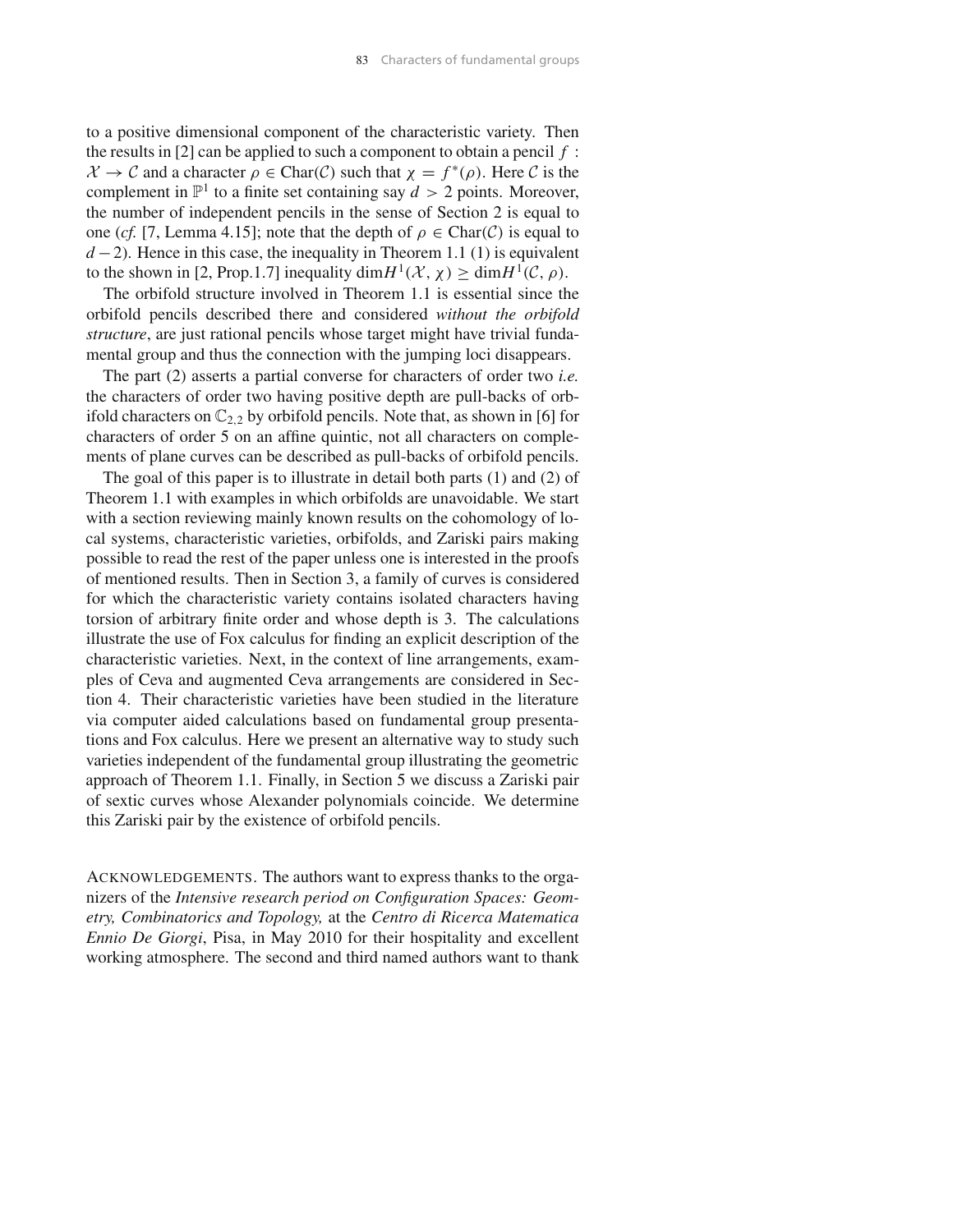the University of Illinois and Zaragoza respectively, where part of the work on the material of this paper was done during their visit in Spring and Summer 2011.

#### **2 Preliminaries**

In this section the necessary definitions used in Theorem 1.1 will be reviewed together with material on the characteristic varieties and Zariski pairs with the aim to keep the discussion of the upcoming sections in a reasonably self-contained manner.

## **2.1 Characteristic varieties**

Characteristic varieties appeared first in the literature in the context of algebraic curves in [22]. They can be defined as follows.

Let  $\mathcal{D} := \mathcal{D}_1 \cup \cdots \cup \mathcal{D}_r$  be the decomposition of a reduced curve  $\mathcal{D}$ into irreducible components and let  $d_i := \deg \mathcal{D}_i$  denote the degrees of the components  $\mathcal{D}_i$ . Let  $\tau := \gcd(d_1, \ldots, d_r)$  and  $\mathcal{X} = \mathbb{P}^2 \setminus \mathcal{D}$ . Then (*cf.* [23])

$$
H_1(\mathcal{X};\mathbb{Z}) = \left\langle \bigoplus_{i=1}^r \gamma_i \mathbb{Z} \right\rangle / \langle d_1 \gamma_1 + \dots + d_r \gamma_r \rangle \approx \mathbb{Z}^{r-1} \oplus \mathbb{Z} / \tau \mathbb{Z}, \quad (2.1)
$$

where  $\gamma_i$  is the homology class of a meridian of  $\mathcal{D}_i$  (*i.e.* the boundary of small disk transversal to  $\mathcal{D}_i$  at a smooth point).

Let **ab** :  $G := \pi_1(\mathcal{X}) \rightarrow H_1(\mathcal{X}; \mathbb{Z})$  be epimorphism of abelianization. The kernel *G*′ of **ab**, *i.e.* the commutator of *G*, defines the universal Abelian covering of *X*, say  $\mathcal{X}_{ab} \stackrel{\pi}{\rightarrow} \mathcal{X}$ , whose group of deck transformations is  $H_1(\mathcal{X}; \mathbb{Z}) = G/G'$ . This group of deck transformations, since it acts on  $\mathcal{X}_{ab}$ , also acts on  $H_1(\mathcal{X}_{ab};\mathbb{Z}) = G'/G''$ . <sup>2</sup> This allows to endow  $M_{\mathcal{D},\text{ab}} := H_1(\mathcal{X}_\text{ab};\mathbb{Z}) \otimes \mathbb{C}$  (as well as  $\tilde{M}_{\mathcal{D},\text{ab}} := H_1(\mathcal{X}_\text{ab}, \pi^{-1}(*); \mathbb{Z}) \otimes \mathbb{C}$ ) with a structure of  $\Lambda_{\mathcal{D}}$ -module where

$$
\Lambda_{\mathcal{D}} := \mathbb{C}[G/G'] \approx \mathbb{C}[t_1^{\pm 1}, \dots, t_r^{\pm 1}]/(t_1^{d_1} \cdot \dots \cdot t_r^{d_r} - 1).
$$
 (2.2)

Note that Spec $\Lambda_{\mathcal{D}}$  can be identified with the commutative affine algebraic group Char  $\pi_1(X)$  having  $\tau$  tori  $(\mathbb{C}^*)^{r-1}$  as connected components. Indeed, the elements of  $\Lambda_{\mathcal{D}}$  can be viewed as the functions on the group of characters of *G*.

Since *G* is a finitely generated group, the module  $M_{\text{D},\text{ab}}$  (respectively  $\tilde{M}_{\mathcal{D},\text{ab}}$ ) is a finitely generated  $\Lambda_{\mathcal{D}}$ -module: <sup>3</sup> in fact one can construct

<sup>&</sup>lt;sup>2</sup> This action corresponds to the action of  $G/G'$  on  $G'/G''$  by conjugation.

 $3$  In most interesting examples with non-cyclic  $G/G'$  the group  $G'/G''$  is infinitely generated.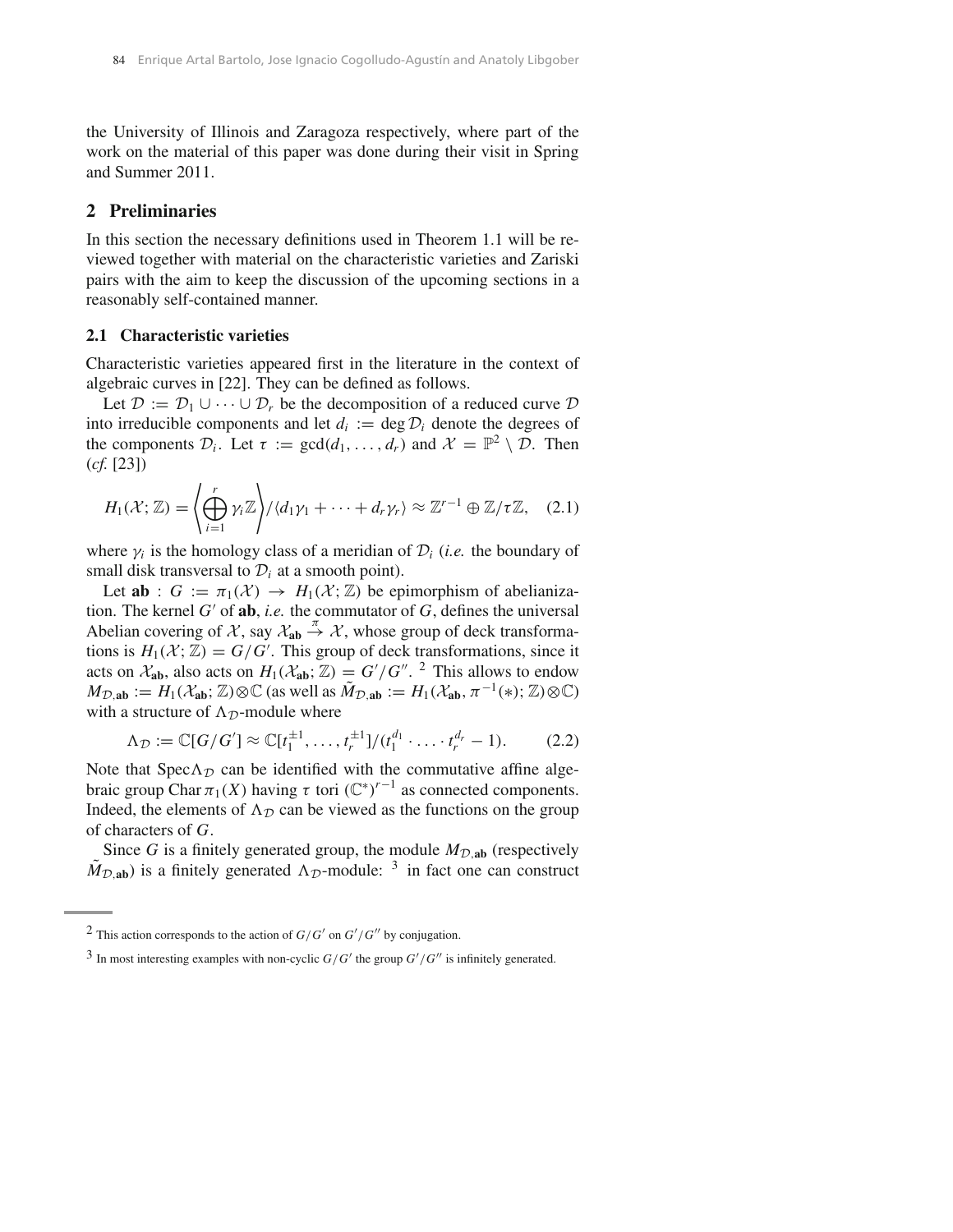a presentation of  $M_{\mathcal{D},\text{ab}}$  (respectively  $\tilde{M}_{\mathcal{D},\text{ab}}$ ) with the number of  $\Lambda_{\mathcal{D}}$ generators at most  $\binom{n}{2}$  (respectively *n*), where *n* is the number of generators of *G*. If  $G/\overline{G}$ <sup>*'*</sup> is not cyclic (*i.e.*  $r > 2$  or  $r \ge 2$  and  $\tau > 1$ ) then  $\Lambda_{\mathcal{D}}$  is not a Principal Ideal Domain. One way to approach the  $\Lambda_{\mathcal{D}}$ module structure of both  $M_{\mathcal{D},\text{ab}}$  and  $\tilde{M}_{\mathcal{D},\text{ab}}$  is to study their Fitting ideals (*cf.* [17]).

Let us briefly recall the relevant definitions. Let *R* be a commutative Noetherian ring with unity and *M* a finitely generated *R*-module. Choose a finite free presentation for *M*, say  $\phi : R^m \to R^n$ , where  $M = \text{coker } \phi$ . The homomorphism  $\phi$  has an associated  $(n \times m)$  matrix  $A_{\phi}$  with coefficients in *R* such that  $\phi(x) = A_{\phi}x$  (the vectors below are represented as the column matrices).

**Definition 2.1.** The *k*-th *Fitting ideal*  $F_k(M)$  of *M* is defined as the ideal generated by

$$
\begin{cases}\n0 & \text{if } k \leq \max\{0, n - m\} \\
1 & \text{if } k > n \\
\text{minors of } A_{\phi} \text{ of order } (n - k + 1) & \text{otherwise.} \n\end{cases}
$$

It will be denoted  $F_k$  if no ambiguity seems likely to arise.

**Definition 2.2.** [22] With the above notations the *k-th characteristic variety* ( $k > 0$ ) of  $\mathcal{X} = \mathbb{P}^2 \setminus \mathcal{D}$  can be defined as the zero-set of the ideal  $F_k(M_{\mathcal{D},\mathbf{ab}})$ 

$$
V_k(\mathcal{X}) := Z(F_k(M_{\mathcal{D},\mathbf{ab}})) \subset \operatorname{Spec} \Lambda_{\mathcal{D}} = \operatorname{Char}(\mathbb{P}^2 \setminus \mathcal{D}).
$$

Then  $\mathring{V}_k(\mathcal{X})$  is the set of characters in  $V_k(\mathcal{X})$  which do not belong to *V<sub>j</sub>*(*X*) for *j* > *k*. If a character  $\chi$  belongs to  $\hat{V}_k(\mathcal{X})$  then *k* is called the *depth* of  $\chi$  and denoted by  $d(\chi)$  (*cf.* [23]).

An alternative notation for  $\mathring{V}_k(\mathbb{P}^2 \setminus \mathcal{D})$  (respectively  $V_k(\mathbb{P}^2 \setminus \mathcal{D})$ ) is  $\mathring{V}_{k,\mathbb{P}}(\mathcal{D})$  (respectively  $V_{k,\mathbb{P}}(\mathcal{D})$ ).

**Remark 2.3.** Essentially without loss of generality one can consider only the cases when the quotient by an ideal in the definition of the ring  $\Lambda_{\mathcal{D}}$  in (2.2) is absent *i.e.* consider only the modules of the ring of Laurent polynomials. Indeed, consider a line *L* not contained in *D* and in general position (*i.e.* which does not contain singularities of  $D$  and is transversal to it). Then  $\Lambda_{L\cup C}$  is isomorphic to  $\mathbb{C}[t_1^{\pm 1}, \ldots, t_r^{\pm 1}]$ . Moreover, since we assume transversality *L*  $\pitchfork$  *D*, then the  $\Lambda_{L\cup D}$ -module  $M_{L\cup D}$ <sub>*ab*</sub> does not depend on *L* (see for instance [9, Proposition 1.16]). The characteristic variety  $V_{k,\mathbb{P}}(L \cup \mathcal{D})$  determines  $V_{k,\mathbb{P}}(\mathcal{D})$  (*cf.* [9, 23]). By abuse of language it is called the *k-th affine characteristic variety* and denoted simply by  $V_k(\mathcal{D})$ .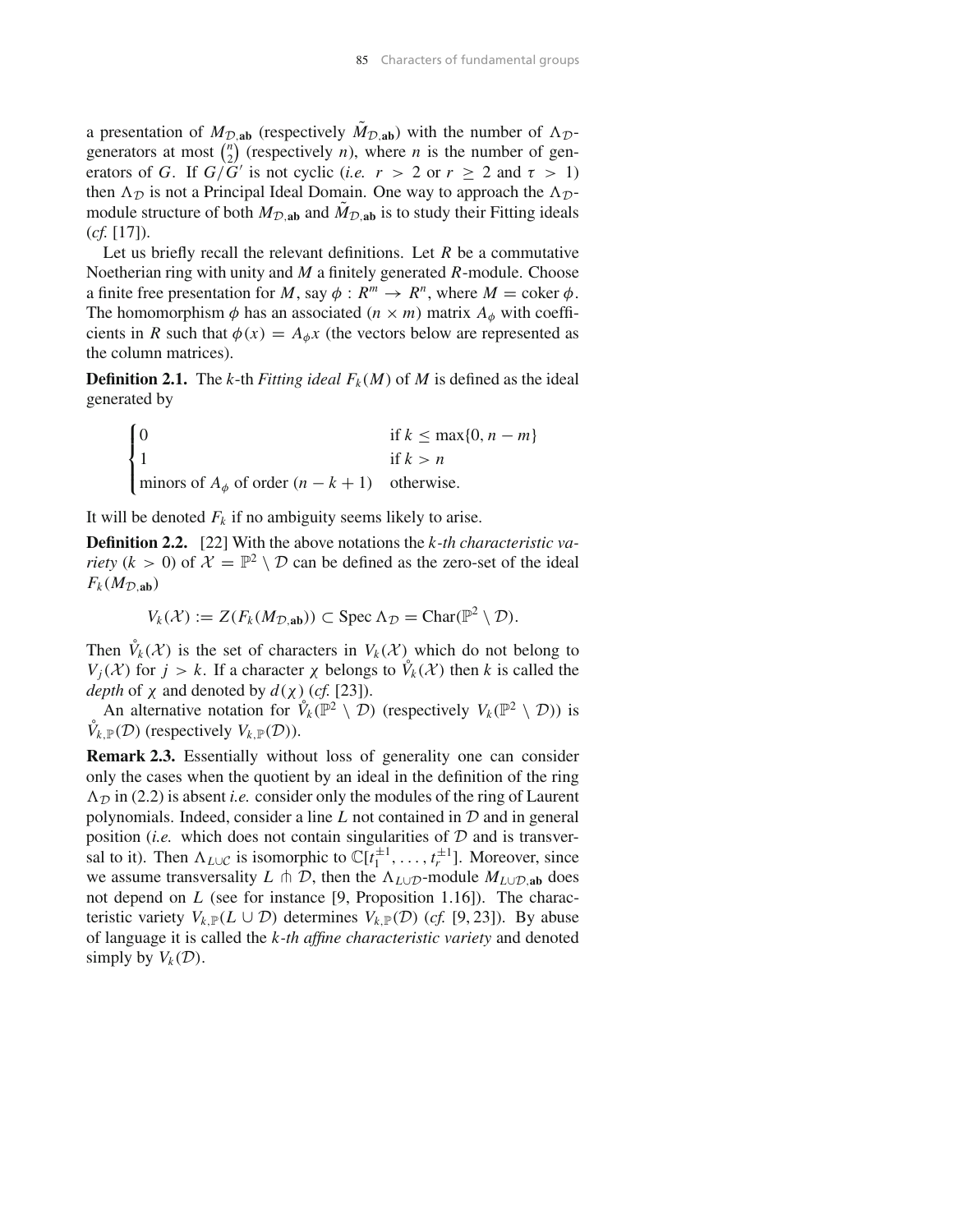One can also use the module  $\tilde{M}_{\mathcal{D},\text{ab}}$  to obtain the characteristic varieties of *D*. One has the following connection

$$
V_k(\mathcal{X}) \setminus \overline{1} = Z(F_{k+1}(\tilde{M}_{\mathcal{D},\mathbf{ab}})) \setminus \overline{1},
$$

where  $\overline{1}$  denotes the trivial character.

**Remark 2.4.** The depth of a character appears in explicit formulas for the first Betti number of cyclic and abelian unbranched and branched covering spaces (*cf.* [20, 22, 27])

**Remark 2.5.** One can also define the *k*-th characteristic variety  $V_k(G)$  of any finitely generated group *G* (such that the abelianization  $G/G' \neq 0$ or, more generally, for a surjection  $G \rightarrow A$  where *A* is an abelian group) as the *k*-th characteristic variety of the  $\Lambda_G = \mathbb{C}[G/G']$ -module  $M_G = H_1(\mathcal{X}_{G,ab})$  obtained by considering the CW-complex  $\mathcal{X}_G$  associated with a presentation of *G* and its universal abelian covering space  $\mathcal{X}_{G,ab}$  (respectively considering the covering space of  $\mathcal{X}_G$  associated with the kernel of the map to *A*). Such invariant is independent of the finite presentation of *G* (respectively depends only on  $G \rightarrow A$ ). This construction will be applied below to the orbifold fundamental groups of one dimensional orbifolds.

**Remark 2.6.** Note that one has:

- $V_k(\mathcal{D}) = \text{Supp}_{\Lambda_{\mathcal{D}}} \wedge^i (H_1(\mathcal{X}_{ab}; \mathbb{C})),$
- Spec  $\Lambda_{L\cup\mathcal{D}} = \mathbb{T}^r = (\mathbb{C}^*)^r$ , for the affine case, and
- Spec  $\Lambda_{\mathcal{D}} = \mathbb{T}_{\mathcal{D}} = {\omega^i}_{i=0}^{\tau-1} \times (\mathbb{C}^*)^{r-1} = V(t_1^{d_1} \cdot \ldots \cdot t_r^{d_r} 1) \subset \mathbb{T}^r$ , where  $\omega$  is a  $\tau$ -th primitive root of unity for the curves in projective plane.

Note also that in the case of a finitely presented group *G* such that *G/G*′ =  $\mathbb{Z}^r \oplus \mathbb{Z}/\tau_1 \mathbb{Z} \oplus \cdots \oplus \mathbb{Z}/\tau_s \mathbb{Z}$  one has

Spec 
$$
\Lambda_G = \mathbb{T}_G = \{ (\omega_1^{i_1}, \dots, \omega_s^{i_s}) | i_k = 0, \dots, \tau_k - 1, k = 1, \dots, s \} \times (\mathbb{C}^*)^r,
$$
\n(2.3)

where as above  $\Lambda_G = \mathbb{C}[G/G']$  and  $\omega_i$  is a  $\tau_i$ -th primitive root of unity.

Let  $X$  be a smooth quasi-projective variety such that for its smooth compactification  $\overline{\mathcal{X}}$  one has  $H^1(\overline{\mathcal{X}}, \mathbb{C}) = 0$ . This of course includes the cases  $\mathcal{X} = \mathbb{P}^2 \setminus \mathcal{D}$ . The structure of  $V_k(\mathcal{X})$  is given by the following fundamental result.

**Theorem 2.7** ([2]). *Each*  $V_k(\mathcal{X})$  *is a finite union of cosets of subgroups* of Char(*X*). Moreover, for each irreducible component W of  $V_k(\mathcal{X})$  hav*ing a positive dimension there is a pencil*  $f : \mathcal{X} \to \mathcal{C}$ *, where*  $\mathcal{C}$  *is a*  $\mathbb{P}^1$  *with deleted points, and a torsion character*  $\chi \in V_k(\mathcal{X})$  *such that*  $W = \chi f^* H^1(C, \mathbb{C}^*).$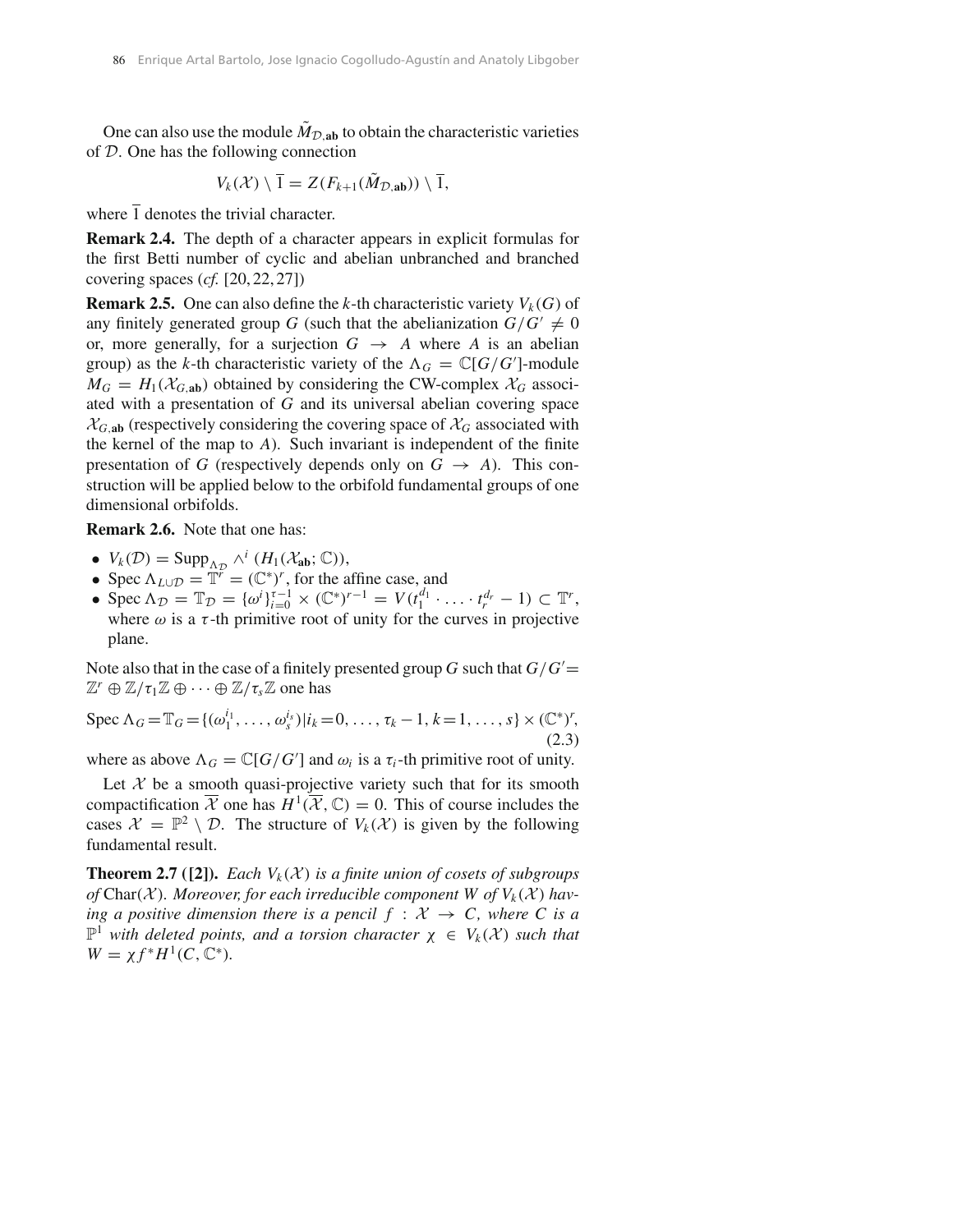#### **2.2 Essential coordinate components**

Let  $\mathcal{D}' \subseteq \mathcal{D}$  be curve whose components form a subset of the set of components of *D*. There is a natural epimorphism  $\pi_1(\mathbb{P}^2 \setminus \mathcal{D}) \to \pi_1(\mathbb{P}^2 \setminus \mathcal{D})$ *D*′ *)* induced by the inclusion. This surjection induces a natural inclusion Spec  $\Lambda_{\mathcal{D}'} \subset$  Spec  $\Lambda_{\mathcal{D}}$ . With identification of the generators of  $\Lambda_{\mathcal{D}}$  with components of  $D$  as above, this embedding is obtained by assigning 1 to the coordinates corresponding to those irreducible components of *D* which are not in  $\mathcal{D}'$  (*cf.* [23]).

The embedding Spec  $\Lambda_{\mathcal{D}}$  ⊂ Spec  $\Lambda_{\mathcal{D}}$  induces the inclusion Char $(\mathcal{D}') \subset$ Char(*D*) (*cf.* [23]); any irreducible component of  $V_k(\mathcal{D}')$  is the intersection of an irreducible component of  $V_k(\mathcal{D})$  with  $\Lambda_{\mathcal{D}}$ .

**Definition 2.8.** Irreducible components of  $V_k(\mathcal{D})$  contained in  $\Lambda_{\mathcal{D}}$  for some curve  $\mathcal{D}' \subset \mathcal{D}$  are called *coordinate components* of  $V_k(\mathcal{D})$ . If an irreducible coordinate component *V* of  $V_k(\mathcal{D}')$  is also an irreducible component of  $V_k(\mathcal{D})$ , then *V* is called a *non-essential coordinate component*, otherwise it is called an *essential coordinate component*.

See [4] for examples. A detailed discussion of more examples is done in Sections 3, 4, and 5.

As shown in [23, Lemma 1.4.3] (see also [15, Proposition 3.12]), essential coordinate components must be zero dimensional.

#### **2.3 Alexander invariant**

In Section 2.1 the characteristic varieties of a finitely presented group *G* are defined as the zeroes of the Fitting ideals of the module  $M := G'/G''$ over *G/G*′ . This module is referred to in the literature as the *Alexander invariant* of *G*. Note, however, that this is not the module represented by the matrix of Fox derivatives called the *Alexander module* of *G*.

Our purpose in this section is to briefly describe the Alexander invariant for fundamental groups of complements of plane curves and give a method to obtain a presentation of such a module from a presentation of *G*. In order to do so, consider  $G := \pi_1(\mathbb{P}^2 \setminus \mathcal{D})$  the fundamental group of the curve *D*. Without loss of generality one might assume that

*(Z1) G/G*<sup>'</sup> is a free group of rank *r* generated by meridians  $\gamma_1, \gamma_2, ..., \gamma_r$ ,

then one has the following

**Lemma 2.9 ([5, Proposition 2.3]).** *Any group G as above satisfying (Z*1*) admits a presentation*

$$
\langle x_1, ..., x_r, y_1, ..., y_s : R_1(\overline{x}, \overline{y}) = ... = R_m(\overline{x}, \overline{y}) = 1 \rangle, \qquad (2.4)
$$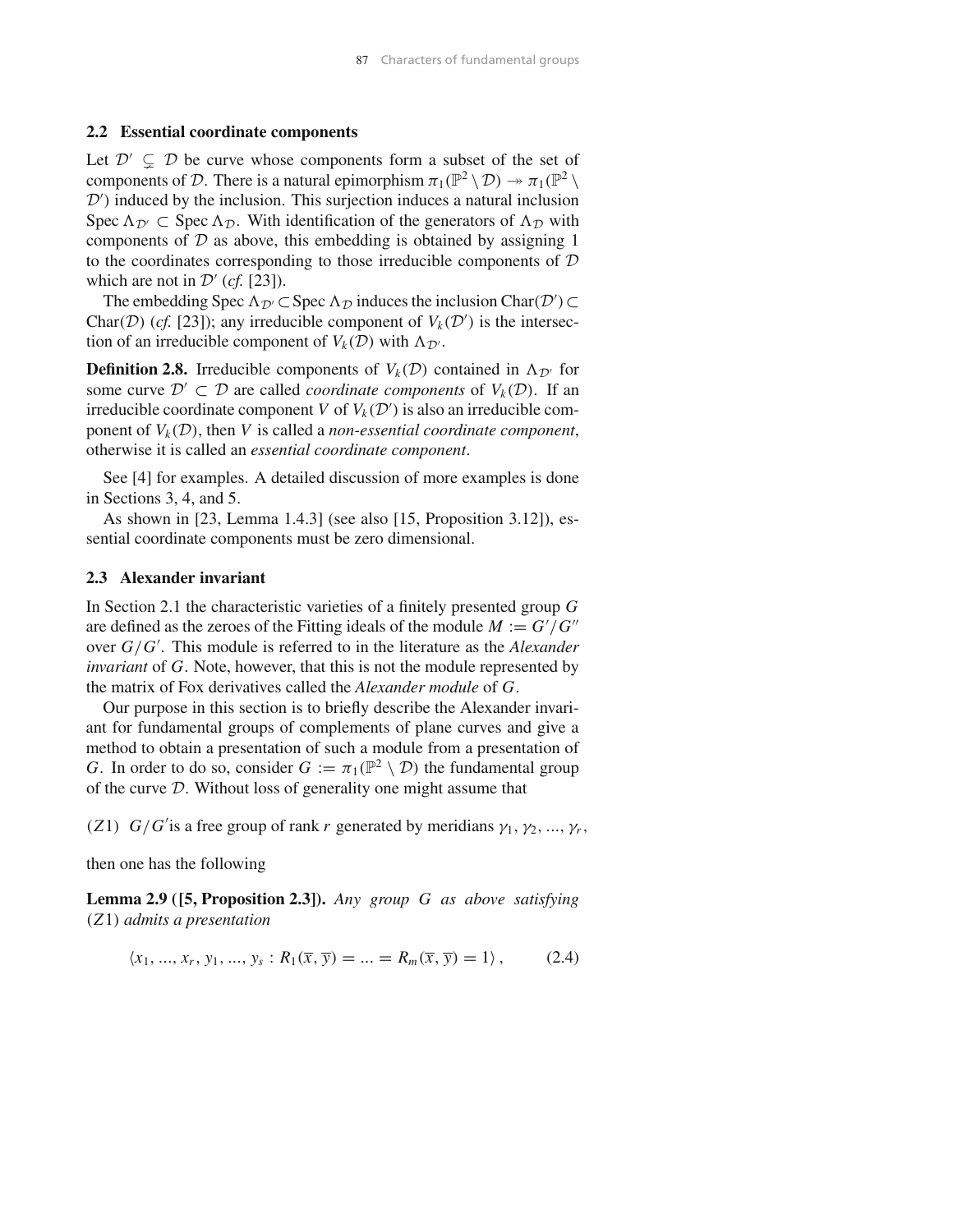*where*  $\overline{x} := \{x_1, \ldots, x_r\}$  *and*  $\overline{y} := \{y_1, \ldots, y_s\}$  *satisfying:* 

*(Z2)* **ab** $(x_i) = y_i$ *,* **ab** $(y_i) = 0$ *, and*  $R_k$  *can be written in terms of*  $\overline{y}$  *and*  $x_k[x_i, x_j]x_k^{-1}$ , where  $[x_i, x_j]$  *is the commutator of*  $x_i$  *and*  $x_j$ .

A presentation satisfying *(Z*2*)* is called a *Zariski presentation* of *G*.

From now on we will assume *G* admits a Zariski presentation as in (2.4). In order to describe elements of the module *M* it is sometimes convenient to see  $\mathbb{Z}[G/G']$  as the ring of Laurent polynomials in *r* variables  $\mathbb{Z}[t_1^{\pm 1}, ..., t_r^{\pm 1}]$ , where  $t_i$  represents the action induced by  $\gamma_i$  on *M* as a multiplicative action, that is,

$$
t_i g \stackrel{M}{=} x_i g x_i^{-1} \tag{2.5}
$$

for any  $g \in G'$ .

#### **Remark 2.10.**

- 1. One of course needs to convince oneself that action (2.5) is independent, up to an element of  $G''$ , of the representative  $x_i$  as long as  $ab(x_i) = \gamma_i$ . This is an easy exercise.
- 2. We denote by  $\stackrel{M}{=}$  equalities that are valid in *M*.

**Example 2.11.** Note that

$$
[xy, z] \stackrel{M}{=} [x, z] + t_x [y, z], \tag{2.6}
$$

where *x*, *y*, and *z* are elements of *G* and  $t_x$  denotes  $ab(x)$  in the multiplicative group. This is a consequence of the following

$$
[xy, z] = xyzy^{-1}x^{-1}z^{-1} = x(yzy^{-1}z^{-1})x^{-1}xzx^{-1}z^{-1} \stackrel{M}{=} t_x[y, z] + [x, z].
$$

As a useful application of (2.6) one can check that

$$
[x^y, z] \stackrel{M}{=} [x, z] + (t_z - 1)[y, x], \tag{2.7}
$$

where  $x^y := yxy^{-1}$ .

Note that  $x_{ij} := [x_i, x_j], 1 \le i \le j \le r$  and  $y_k, k = 1, ..., s$  are elements in *G'*, since  $\mathbf{ab}(x_{ij}) = \mathbf{ab}(y_k) = 0$ . Therefore

$$
x_k[x_i, x_j]x_k^{-1} \stackrel{M}{=} t_k x_{i,j} \tag{2.8}
$$

(see (2.5) and *(Z*2*)*). Moreover,

**Proposition 2.12.** *For a group G as above, the module M is generated by*  $\overline{x}_{i,j} := \{x_{ij}\}_{1 \leq i < j \leq r}$  *and*  $\overline{y} := \{y_k\}_{k=1,\dots,s}$ .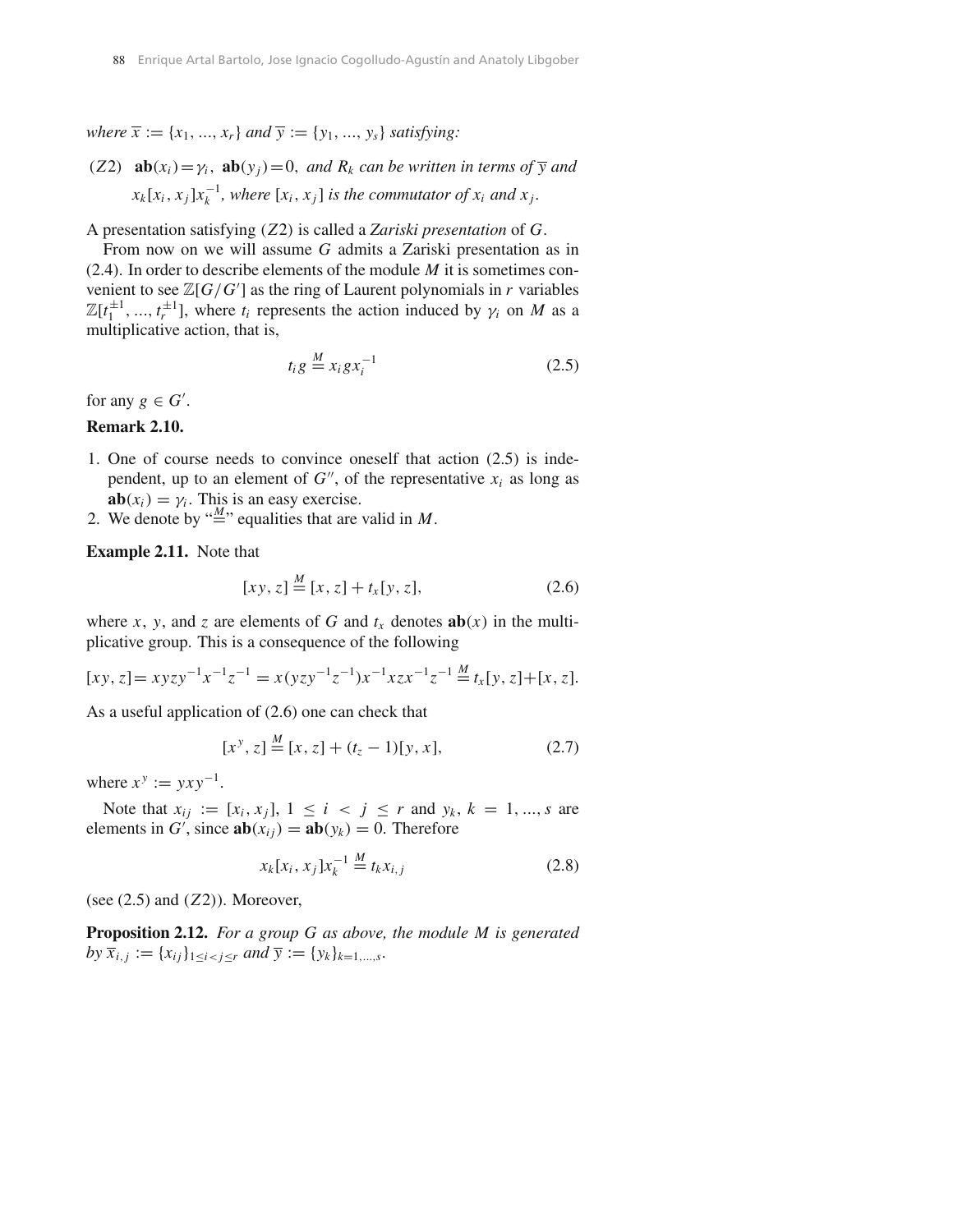**Example 2.13.** The module *M* is not freely generated by the set mentioned above, for instance, note that according to *(Z*2*)* and (2.8) any relation in *G*, say  $R_i(\overline{x}, \overline{y}) = 1$  (as in (2.4)) can be written (in *M*) in terms of  $\{x_{ij}\}\$ and  $\overline{y}$  as  $\mathcal{R}_i(\overline{x}_{ij}, \overline{y})$ . In other words,  $\mathcal{R}_i(\overline{x}_{ij}, \overline{y}) = 0$  is a relation in *M*.

**Example 2.14.** Even if *G* were to be the free group  $\mathcal{F}_r$ , *M* would not be freely generated by  $\overline{\{x_{ij}\}}$  and  $\overline{y}$ . In fact,

$$
J(x, y, z) := (t_x - 1)[y, z] + (t_y - 1)[z, x] + (t_z - 1)[x, y] \stackrel{M}{=} 0 \tag{2.9}
$$

for any *x*, *y*, *z* in *G*. Using Example 2.11 repeatedly, one can check the following

$$
[xy, z] = \begin{cases} \frac{M}{=} [x, z] + t_x [y, z] \\ = [y^{x^{-1}} x, z] \frac{M}{=} [y^{x^{-1}}, z] + t_y [x, z] \\ = [y, z] - (t_z - 1) [x, y] + t_y [x, z], \end{cases}
$$
(2.10)

where  $a^b = bab^{-1}$ . The difference between both equalities results in  $J(x, y, z) = 0$ . Such relations will be referred to as *Jacobian relations* of *M*.

A combination of Examples 2.13 and 2.14 gives in fact a presentation of *M*.

**Proposition 2.15 ([9, Proposition 2.39]).** *The set of relations*  $\mathcal{R}_1$ ,...,  $\mathcal{R}_m$ *as described in Example 2.13 and*  $J(i, j, k) = J(x_i, x_j, x_k)$  *as described in Example 2.14 is a complete system of relations for M.*

**Example 2.16.** Let  $G = \mathcal{F}_r$  be the free group in *r* generators, for instance, the fundamental group of the complement to the union of  $r + 1$ concurrent lines. According to Propositions 2.12 and 2.15, *M* has a presentation matrix  $A_r$  of size  $\binom{r}{3} \times \binom{r}{2}$  whose columns correspond to the generators  $x_{ij} = [x_i, x_j]$  and whose rows correspond to the coefficients of the Jacobian relations  $J(i, j, k)$ ,  $1 \leq i \leq j \leq k \leq r$ . For instance, if  $r = 4$ 

$$
A_4 := \begin{bmatrix} (t_3 - 1) & -(t_2 - 1) & 0 & (t_1 - 1) & 0 & 0 \ (t_4 - 1) & 0 & -(t_2 - 1) & 0 & (t_1 - 1) & 0 \ 0 & (t_4 - 1) & -(t_3 - 1) & 0 & 0 & (t_1 - 1) \ 0 & 0 & 0 & (t_4 - 1) & -(t_3 - 1) & (t_2 - 1) \end{bmatrix}.
$$

Such matrices have rank  $\binom{r-1}{2}$  if  $t_i \neq 1$  for all  $i = 1, ..., r$ , and hence the depth of a non-coordinate character is  $r - 1$ . On the other hand, for the trivial character 1, the matrix  $A_n$  has rank 0 and hence  $\overline{1}$  has depth  $\binom{r}{2}$  (see Definitions 2.1 and 2.2 for details on the connection between the rank of  $A_n$  and the depth of a character).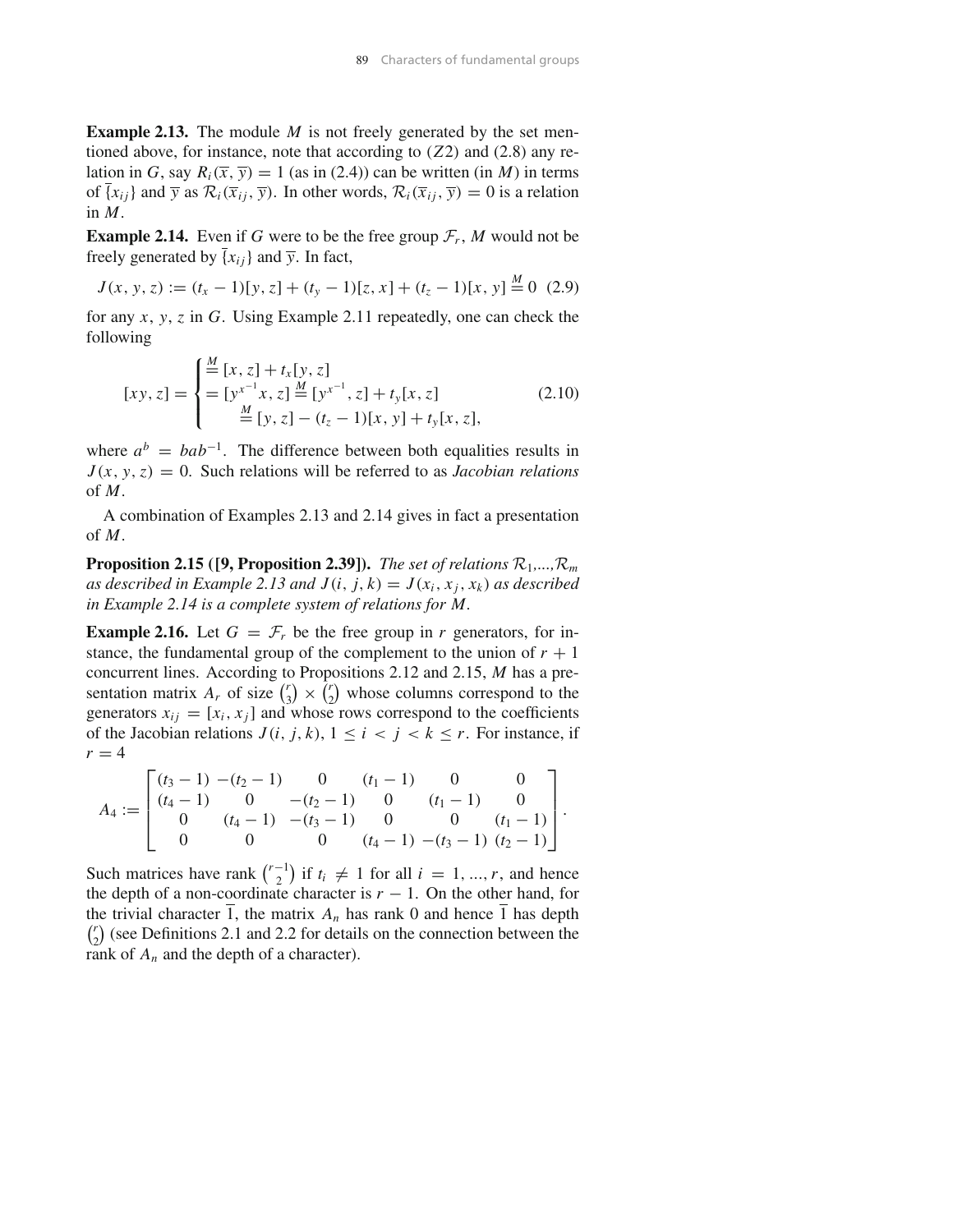## **2.4 Orbicurves**

As a general reference for orbifolds and orbifold fundamental groups one can use [1], see also [19, 28]. A brief description of what will be used here follows.

**Definition 2.17.** An *orbicurve* is a complex orbifold of dimension equal to one. An orbicurve *C* is called a *global quotient* if there exists a finite group *G* acting effectively on a Riemann surface *C* such that  $C$  is the quotient of *C* by *G* with the orbifold structure given by the stabilizers of the *G*-action on *C*.

We may think of *C* as a Riemann surface with a finite number of points  $R := \{P_1, \ldots, P_s\} \subset C$  labeled with positive integers  $\{m(P_1), \ldots, m(P_s)\}$ (for global quotients those are the orders of stabilizers of action of *G* on *C*). A neighborhood of a point  $P \in C$  with  $m(P) > 0$  is the quotient of a disk (centered at *P*) by an action of the cyclic group of order  $m(P)$  (a rotation).

A small loop around  $P$  is considered to be trivial in  $C$  if its lifting in the above quotient map bounds a disk. Following this idea, orbifold fundamental groups can be defined as follows.

**Definition 2.18.** (*cf.* [1,19,28]) Consider an orbifold  $C$  as above, then the *orbifold fundamental group* of *C* is

$$
\pi_1^{\text{orb}}(\mathcal{C}) := \pi_1(\mathcal{C} \setminus \{P_1, \ldots, P_s\})/\langle \mu_j^{m_j} = 1 \rangle
$$

where  $\mu_j$  is a meridian of  $P_j$  and  $m_j := m(P_j)$ .

According to Remark 2.5 the Definition 2.2 can be applied to the case of finitely generated groups. In particular one defines the *k*-th characteristic variety  $V_k^{\text{orb}}(C)$  of an orbicurve  $C$  as  $V_k(\pi_1^{\text{orb}}(C))$ . Therefore also the concepts of a character  $\chi$  on  $\mathcal C$  and its depth are well defined.

**Example 2.19.** Let us denote by  $\mathbb{P}^1_{m_1,\ldots,m_s,k\infty}$  an orbicurve for which the underlying Riemann surface is  $\mathbb{P}^1$  with *k* points removed and *s* labeled points with labels  $m_1, ..., m_s$ . If  $k \ge 1$  (respectively  $k \ge 2$ ) we also use the notation  $\mathbb{C}_{m_1,\dots,m_s,(k-1)\infty}$  (respectively  $\mathbb{C}^*_{m_1,\dots,m_s,(k-2)\infty}$ ) for  $\mathbb{P}^1_{m_1,\dots,m_s,k\infty}$ . We suppress specification of actual points on  $\mathbb{P}^1$ . Note that

$$
\pi_1^{\text{orb}}(\mathbb{P}^1_{m_1,\dots,m_s,k\infty}) = \begin{cases} \mathbb{Z}_{m_1}(\mu_1) * \dots * \mathbb{Z}_{m_s}(\mu_s) * \mathbb{Z} * \stackrel{k-1}{\dots} * \mathbb{Z} & \text{if } k > 0 \\ \mathbb{Z}_{m_1}(\mu_1) * \dots * \mathbb{Z}_{m_s}(\mu_s) / \prod \mu_i & \text{if } k = 0 \end{cases}
$$

(here  $\mathbb{Z}_m(\mu)$  denotes a cyclic group of order *m* with a generator  $\mu$ ). Note that a global quotient orbifold of  $\mathbb{P}^1 \setminus \{nk \text{ points}\}\$  by the cyclic action of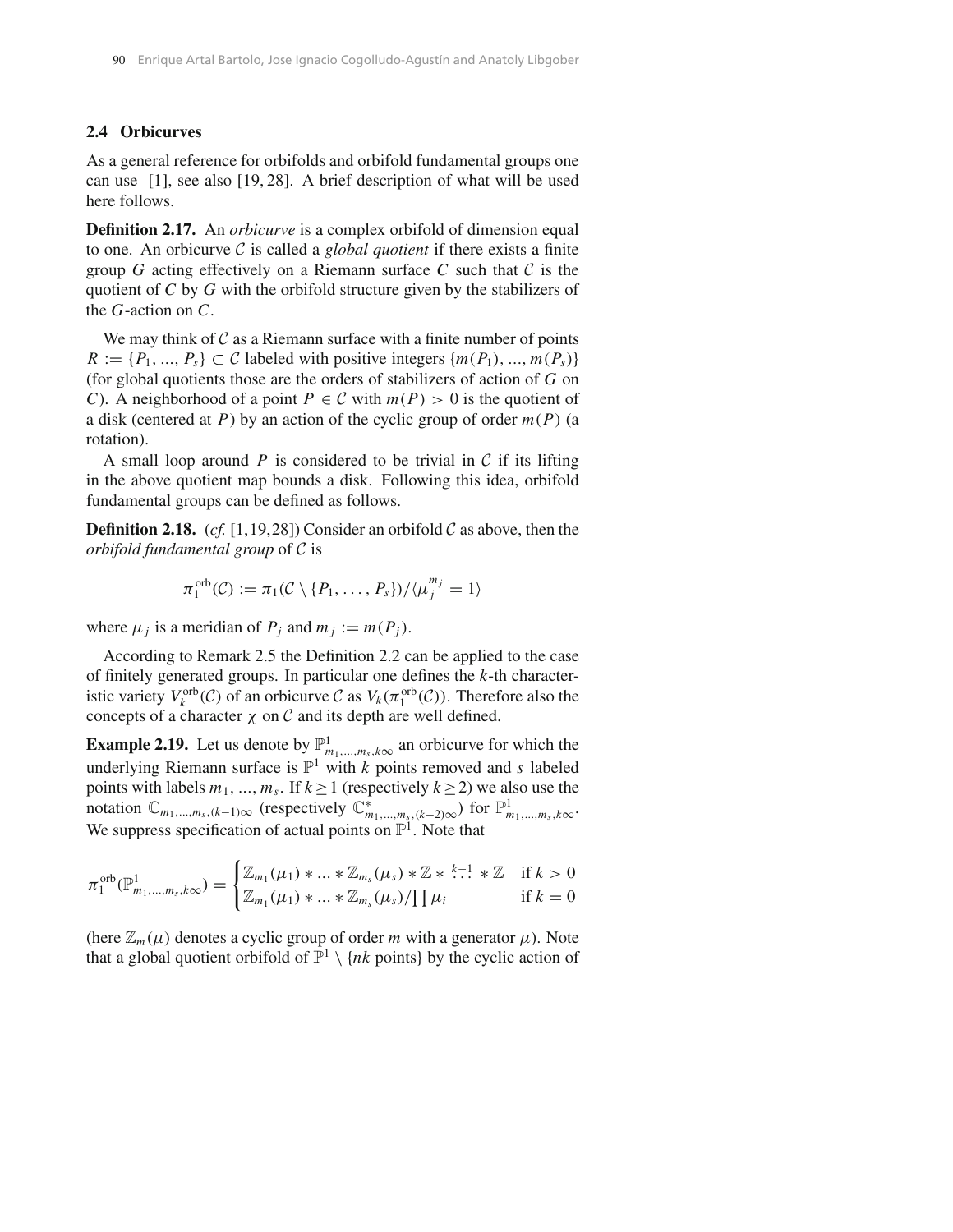order *n* on  $\mathbb{P}^1$  that fixes two points, that is,  $[x : y] \mapsto [\xi_n x : y]$  (which fixes [0 : 1] and [1 : 0]) is  $\mathbb{P}^1_{n,n,k\infty}$ .

Interesting examples of elliptic global quotients occur for  $\mathbb{P}^1_{2,3,6,k\infty}$ ,  $\mathbb{P}^1_{3,3,3,k\infty}$ , and  $\mathbb{P}^1_{2,4,4,k\infty}$ , which are global orbifolds of elliptic curves  $E \setminus$ {6*k* points},  $E \setminus \{3k \text{ points}\}\)$ , and  $E \setminus \{4k \text{ points}\}\)$  respectively, see [11] for a study of the relationship between these orbifolds  $(k = 0)$  and the depth of characters of fundamental groups of the complements to plane singular curves.

**Definition 2.20.** A *marking* on an orbicurve C (respectively a quasiprojective variety  $X$ ) is a non-trivial character of its orbifold fundamental group (respectively its fundamental group) of positive depth  $k$ , that is, an element of Char<sup>orb</sup>(C) := Hom $(\pi_1^{\text{orb}}(C), \mathbb{C}^*)$  (respectively Char $(\mathcal{X})$  := Hom $(\pi_1(\mathcal{X}), \mathbb{C}^*)$ ) which is in  $V_k^{\text{orb}}(\mathcal{C})$  (respectively  $V_k(\mathcal{X})$ ).

A *marked orbicurve* is a pair  $(C, \rho)$ , where *C* is an orbicurve and  $\rho$ is a marking on *C*. Analogously, one defines a *marked quasi-projective manifold* as a pair  $(X, \chi)$  consisting of a quasi-projective manifold X and a marking on it.

A marked orbicurve  $(C, \rho)$  is *a global quotient* if *C* is a global quotient of  $C$ , where  $C$  is a branched cover of  $C$  associated with the unbranched cover of  $C \setminus \{P_1, ..., P_s\}$  corresponding to the kernel of  $\pi_1(C \setminus$  $\{P_1, ..., P_s\}$   $\rightarrow \pi_1^{\text{orb}}(C) \stackrel{\rho}{\rightarrow} \mathbb{C}^*$ . In other words, the covering space in Definition 2.17 corresponds to the kernel of  $\rho$ .

#### **2.5 Orbifold pencils on quasi-projective manifolds**

**Definition 2.21.** Let  $\mathcal{X}$  be a quasi-projective variety,  $C$  be a quasiprojective curve, and *C* an orbicurve which is a global quotient of *C*. A *global quotient orbifold pencil* is a map  $\phi : \mathcal{X} \to \mathcal{C}$  such that there exists  $\Phi : X_G \to C$  where  $X_G$  is a quasi-projective manifold endowed with an action of the group *G* making the following diagram commute:

$$
\begin{array}{ccc}\nX_G \stackrel{\Phi}{\rightarrow} C\\ \n\downarrow & \downarrow & \downarrow \\
\mathcal{X} \stackrel{\phi}{\rightarrow} C\n\end{array} \tag{2.11}
$$

The vertical arrows in (2.11) are the quotients by the action of *G*.

If, in addition,  $(\mathcal{X}, \chi)$  and  $(\mathcal{C}, \rho)$  are marked, then the global quotient orbifold pencil  $\phi$  :  $\mathcal{X} \to \mathcal{C}$  called *marked* if  $\chi = \phi^*(\rho)$ . We will refer to the map of pairs  $\phi : (\mathcal{X}, \chi) \to (\mathcal{C}, \rho)$  as a *marked global quotient orbifold pencil* on  $(X, \chi)$  with target  $(C, \rho)$ .

**Definition 2.22.** Global quotient orbifold pencils  $\phi_i : (\mathcal{X}, \chi) \to (\mathcal{C}, \rho)$ ,  $i = 1, ..., n$  are called *independent* if the induced maps  $\Phi_i : X_G \to C$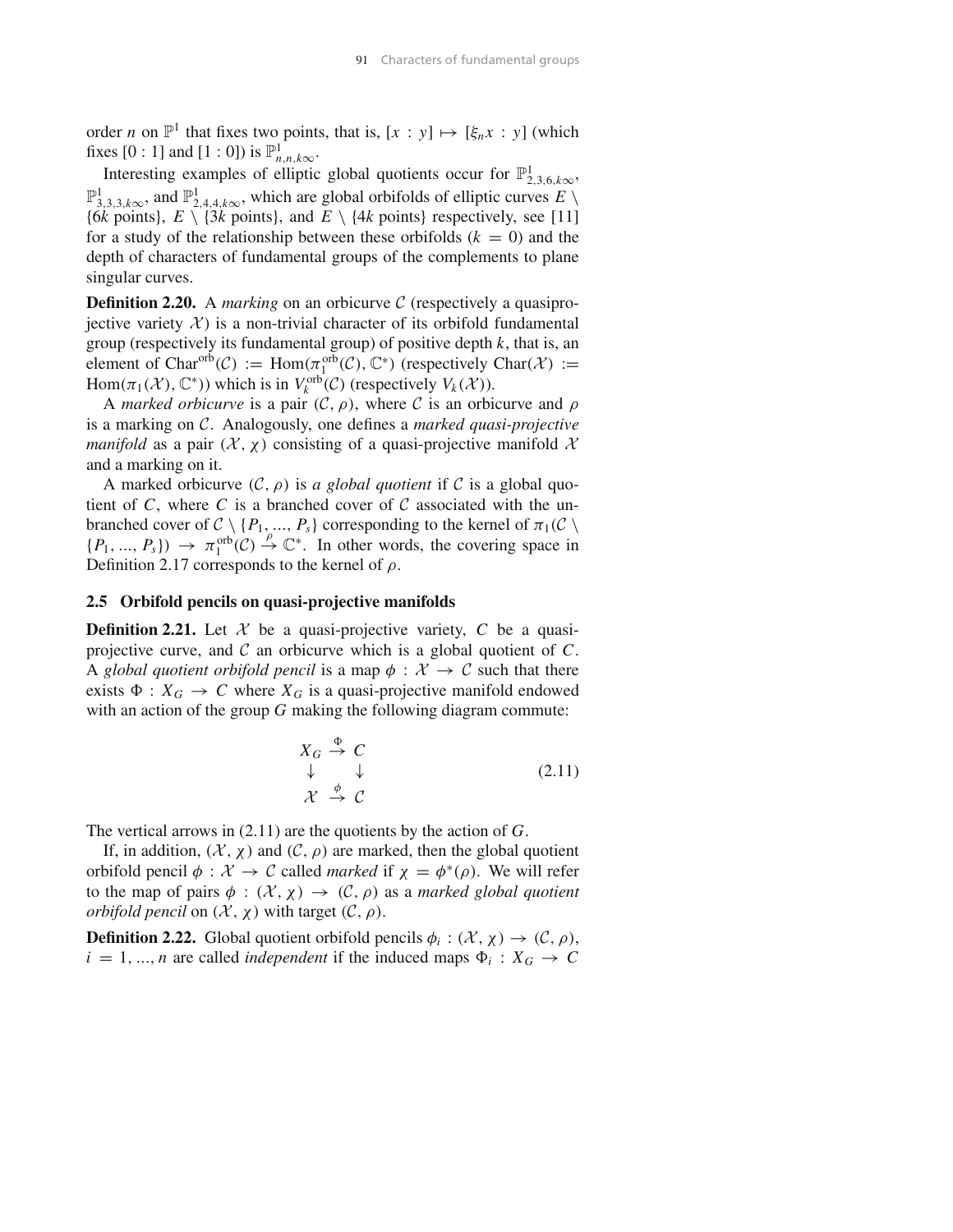define  $\mathbb{Z}[G]$ -independent morphisms of modules

$$
\Phi_{i*}: H_1(X_G, \mathbb{Z}) \to H_1(C, \mathbb{Z}), \tag{2.12}
$$

that is, independent elements of the  $\mathbb{Z}[G]$ -module  $\text{Hom}_{\mathbb{Z}[G]}(H_1(X_G,\mathbb{Z}),$  $H_1(C, \mathbb{Z})$ .

In addition, if  $\bigoplus \Phi_{i*} : H_1(X_G, \mathbb{Z}) \to H_1(C, \mathbb{Z})^n$  is surjective we say that the pencils  $\phi_i$  are *strongly independent*.

**Remark 2.23.** Note that if either  $n = 1$  or  $H_1(C, \mathbb{Z}) = \mathbb{Z}[G]$ , then independence is equivalent to strong independence (this is the case for Corollary 2.26(2) and Theorem 1.1(2)).

#### **2.6 Structure of characteristic varieties (revisited)**

The following are relevant improvements or additions to Theorem 2.7:

**Theorem 2.24 ([8, 24]).** *The isolated zero-dimensional characters of*  $V_k(\mathcal{D})$  *are torsion characters of* Char $(\mathcal{D})$ *.* 

In [15, Theorem 3.9] (see also [16]) there is a description of onedimensional components  $\chi f^* H^1(C, \mathbb{C}^*) \subset V_k(\mathcal{X})$  mentioned in Theorem 2.7 and most importantly, of the order of  $\chi$  in terms of multiple fibers of the rational pencil *f* .

In [23], an algebraic method is described to detect the irregularity of abelian covers of  $\mathbb{P}^2$  ramified along *D*. This method is very useful to compute *non-coordinate components* of  $V_k(\mathcal{D})$  independently of a presentation of the fundamental group of the complement  $\mathcal X$  of  $\mathcal D$ .

Theorem 1.1 (see [7]) has [15, Theorem 3.9] as a consequence, but uses the point of view of orbifold pencils. Using this result also the zerodimensional components can be detected (in particular essential coordinate components) and in some cases characterized (see Section 4).

Another improvement of Theorem 2.7 was given in [8] were the point of view of orbifolds was first introduced as follows:

**Theorem 2.25 ([8]).** *Let X be a smooth quasi-projective variety. Let V be an irreducible component of*  $V_k(\mathcal{X})$ *. Then one of the two following statements holds:*

- (1) *There exists an orbicurve*  $C$ *, a surjective orbifold morphism*  $\rho : X \rightarrow$ *C* and an irreducible component W of  $V_k^{\text{orb}}(C)$  such that  $V = \rho^*(W)$ .
- (2) *V is an isolated torsion point not of type* (1)*.*

One has the following consequences from 1.1 (2) that allows us to characterize certain elements of  $V_k(\mathcal{D})$ :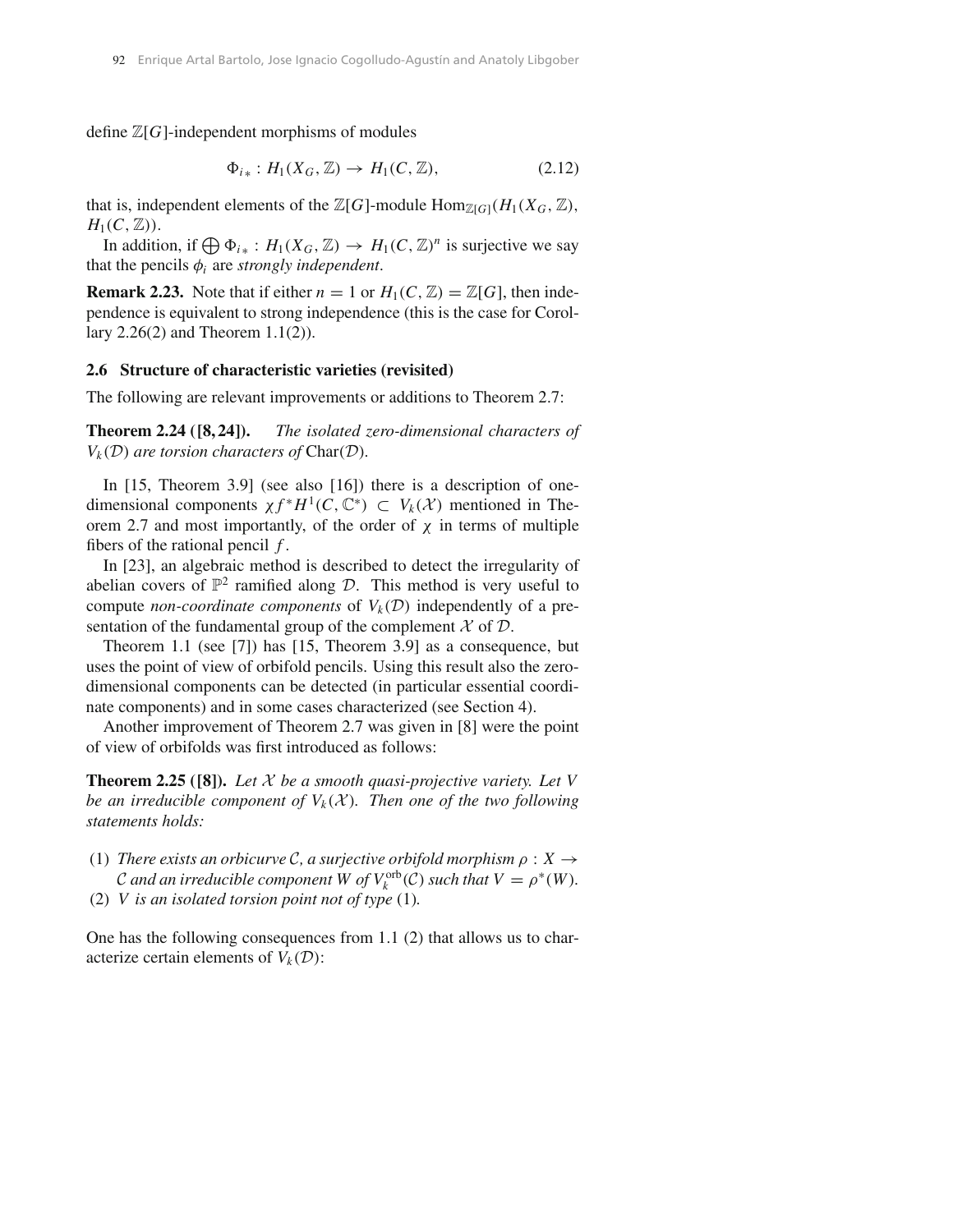**Corollary 2.26.** *Let*  $(X, \chi)$  *be a marked complement of*  $D$ *. Then possible targets for marked orbifold pencils are*  $(C, \rho)$  *with*  $C = \mathbb{P}^1_{m_1,\dots,m_s,k\infty}$ *(see Example* 2.19*). Assume that there are n strongly independent marked orbifold pencils with such a fixed target (C,* ρ*). Then,*

- (1) *In case*  $\mathcal C$  *has no orbifold points, that is s* = 0*, the character*  $\chi$  *belongs to a positive dimensional component V of* Char*(X ) containing the trivial character. In this case,*  $d(\chi) = \dim V - 1 = n - 2$ .
- (2) *In case* χ *is a character of order two, there is a unique marking on*  $C = \mathbb{C}_2$ <sub>2</sub> *and d*( $\chi$ ) *is the maximal number of strongly independent orbifold pencils with target C.*
- (3) In case  $\chi$  has torsion 3,4, or 6, there is a unique marking on  $C =$  $\mathbb{P}^1_{3,3,3}$ ,  $\mathcal{C} = \mathbb{P}^1_{2,4,4}$ , or  $\mathcal{C} = \mathbb{P}^1_{2,3,6}$  *respectively and*  $d(\chi)$  *is the maximal number of strongly independent orbifold pencils with target C.*

Part (1) is a direct consequence of Theorem 2.7 and part (3) had already appeared in the context of Alexander polynomials in [11].

In Section 4 we will describe in detail examples of Corollary 2.26 (2) for line arrangements.

# **2.7 Zariski pairs**

We will give a very brief introduction to Zariski pairs. For more details we refer to [9] and the bibliography therein.

**Definition 2.27 ([3]).** Two plane algebraic curves *D* and *D*′ form a *Zariski pair* if there are homeomorphic tubular neighborhoods of  $D$  and  $D'$ , but the pairs  $(\mathbb{P}^2, \mathcal{D})$  and  $(\mathbb{P}^2, \mathcal{D})$  are not homeomorphic.

The first example of a Zariski pair was given by Zariski [33], who showed that the fundamental group of the complement to an irreducible sextic (a curve of degree six) with six cusps on a conic is isomorphic to  $\mathbb{Z}_2 * \mathbb{Z}_3$  whereas the fundamental group of any other sextic with six cusps is  $\mathbb{Z}_6$ . This paved the way for intensive research aimed to understand the connection between the topology of  $(\mathbb{P}^2, \mathcal{D})$  and the position of the singularities of *D* (whether algebraically, geometrically, combinatorially...). This research has been often in the direction of a search for finer invariants of  $(\mathbb{P}^2, \mathcal{D})$ .

Characteristic varieties (described above) and the Alexander polynomials (*i.e.* the one variable version of the characteristic varieties), twisted polynomials [13], generalized Alexander polynomials [11, 26], dihedral covers of *D* ( [32]) among many others are examples of such invariants.

**Definition 2.28.** If the Alexander polynomials  $\Delta p(t)$  and  $\Delta p'(t)$  coincide, then we say *D* and *D*′ form an *Alexander-equivalent Zariski pair*.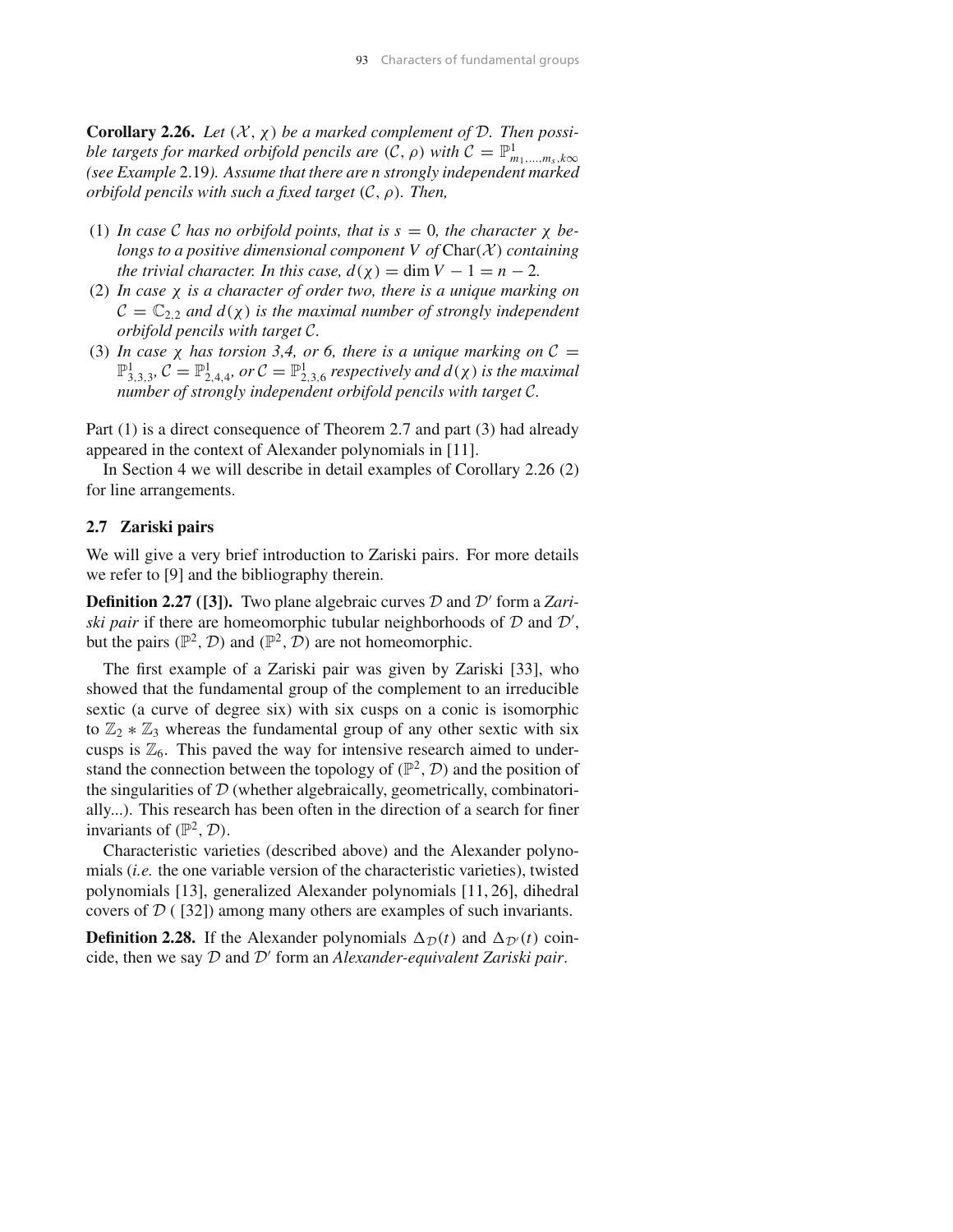In Section 5 we will use Theorem 1.1 to give an alternative proof that the curves in [4] Alexander-equivalent Zariski pair, without computing the fundamental group.

## **3 Examples of characters of depth 3: Fermat Curves**

Consider the following family of plane curves:

$$
\mathcal{F}_n := \{ f_n := x_1^n + x_2^n - x_0^n = 0 \}, \n\mathcal{L}_1 := \{ \ell_1 := x_0^n - x_2^n = 0 \}, \n\mathcal{L}_2 := \{ \ell_2 := x_0^n - x_2^n = 0 \}.
$$

We will study the characteristic varieties of the quasi-projective manifolds  $\mathcal{X}_n := \mathbb{P}^2 \setminus \mathcal{D}_n$ , where  $\mathcal{D}_n := \mathcal{F}_n \cup \mathcal{L}_1 \cup \mathcal{L}_2$ , in light of the results given in the previous sections, in particular the essential torsion characters will be considered and their depth will be exhibited as the number of strictly independent orbifold pencils.

## **3.1 Fundamental group**

Note that  $\mathcal{D}_n$  is nothing but the preimage by the Kummer cover  $[x_0 :$  $x_1 : x_2$   $\overset{k_n}{\mapsto}$   $[x_0^n : x_1^n : x_2^n]$  of the following arrangement of three lines in general position given by the equation

$$
(x_0 - x_1)(x_0 - x_2)(x_0 - x_1 - x_2) = 0.
$$

Such a map ramifies along  $B := \{x_0x_1x_2 = 0\}$ . We will compute the fundamental group of  $\mathcal{X}_n$  as a quotient of the subgroup  $K_n$  of  $\pi_1(\mathbb{P}^2 \setminus \mathcal{L})$ associated with the Kummer cover, where

$$
\mathcal{L} := \{x_0 x_1 x_2 (x_0 - x_2)(x_0 - x_1)(x_0 - x_1 - x_2) = 0\} \tag{3.1}
$$

is a Ceva arrangement. More precisely, the quotient is obtained as a factor of  $K_n$  by the normal subgroup generated by the meridians of the ramification locus  $\kappa_n^{-1}(\mathcal{B})$  in  $\mathcal{X}_n$ .

The fundamental group of the complement to the Ceva arrangement *L* is given by the following presentation of *G*.

$$
\langle e_0, \dots, e_5 : [e_1, e_2] = [e_3, e_5, e_1] = [e_3, e_4] = [e_5, e_2, e_4] = e_4 e_3 e_5 e_2 e_1 e_0 = 1 \rangle
$$
\n(3.2)

where  $e_i$  is a meridian of the component appearing in the  $(i + 1)$ -th place in (3.1), [ $\alpha$ ,  $\beta$ ] denotes the commutator  $\alpha \beta \alpha^{-1} \beta^{-1}$ , and [ $\alpha$ ,  $\beta$ ,  $\delta$ ] denotes the triple of commutators  $[\alpha \beta \delta, \alpha]$ ,  $[\alpha \beta \delta, \beta]$ , and  $[\alpha \beta \delta, \delta]$  leading to a triple of relations in (3.2).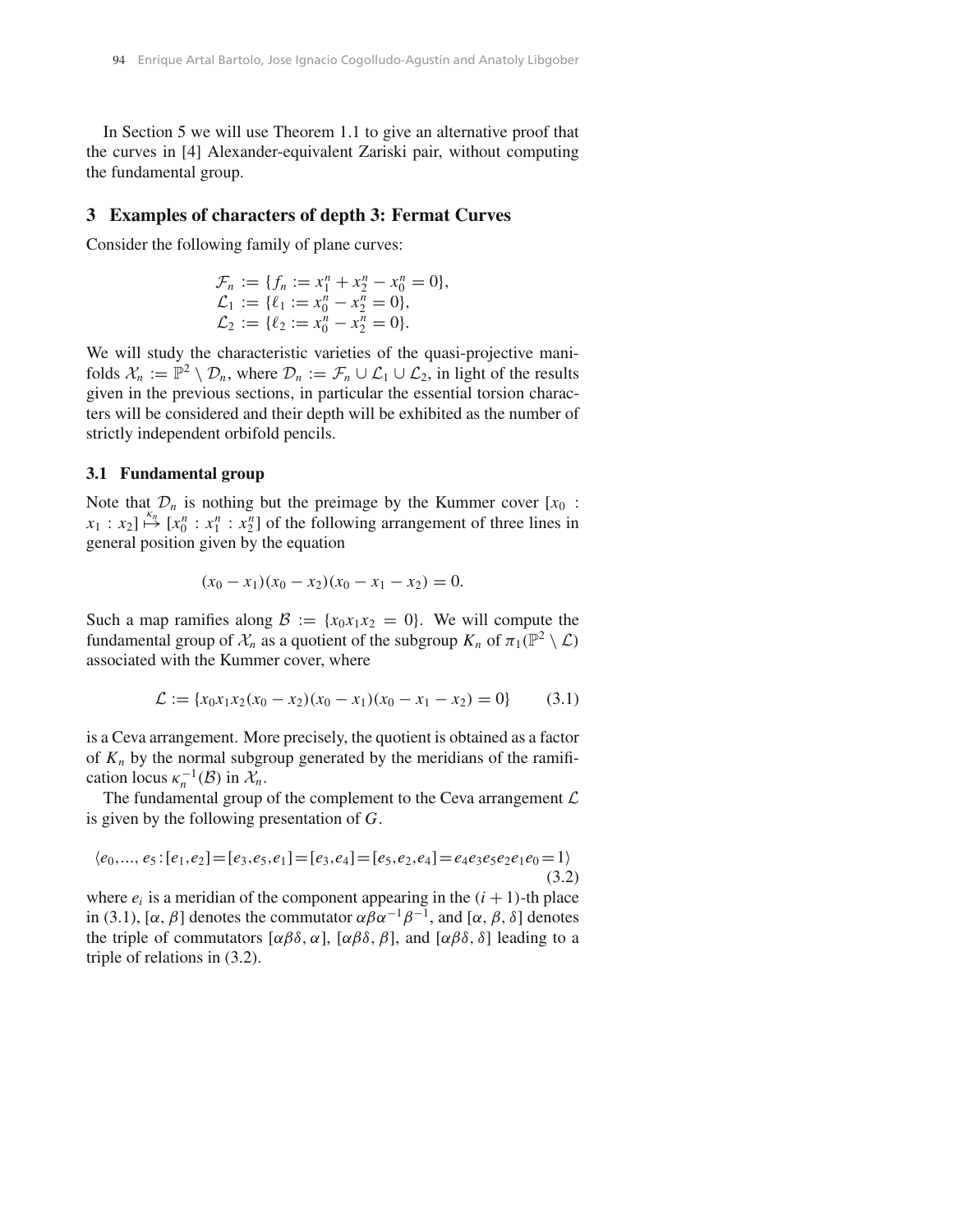In other to obtain (3.2) one can use the *non-generic* Zariski-Van Kampen method on Figure 3.1 (see [9, Section 1.4]). The dotted line  $\ell$  represents a generic line where the meridians  $e_0$ , ...,  $e_5$  are placed (note that the last relation on (3.2) is the relation in the fundamental group of  $\ell \setminus (\mathcal{L} \cap \ell) \approx \mathbb{P}^1_{\infty}$ . The first two relations on (3.2) appear when moving the generic line around  $\ell_1$ . The third and fourth relations come from moving the generic line around  $\ell_4$ .



**Figure 3.1.** Ceva arrangement.

The fundamental group of the complement to  $\mathcal{D}_n \cup \mathcal{B}$  is equal to the kernel  $K_n$  of the epimorphism

$$
G \stackrel{\alpha}{\rightarrow} \mathbb{Z}_n \times \mathbb{Z}_n
$$
  
\n
$$
e_0 \mapsto (1, 1)
$$
  
\n
$$
e_1 \mapsto (1, 0)
$$
  
\n
$$
e_2 \mapsto (0, 1)
$$
  
\n
$$
e_3 \mapsto (0, 0)
$$
  
\n
$$
e_4 \mapsto (0, 0)
$$
  
\n
$$
e_5 \mapsto (0, 0)
$$

since it is the fundamental group of the abelian cover with covering transformations  $\mathbb{Z}_n \times \mathbb{Z}_n$ . Therefore a presentation of the fundamental group of the complement to  $\mathcal{D}_n$  can be obtained by taking a factor of  $K_n$  by the normal subgroup generated by  $e_0^n$ ,  $e_1^n$ , and  $e_2^n$  (which are the meridians to the preimages of the lines  $x_0$ ,  $x_1$ , and  $x_2$  respectively). Using the Reidemeister-Schreier method (*cf.* [21]) combined with the triviality of  $e_0^n$ ,  $e_1^n$ , and  $e_2^n$  one obtains the following presentation for  $G_n := \pi_1(\mathcal{X}_n)$ :

$$
(R1) e_{3,i+1,j} = e_{5,i,j}^{-1} e_{3,i,j} e_{5,i,j},
$$
  
\n
$$
(R2) e_{4,i,j+1} = e_{5,i,j}^{-1} e_{4,i,j} e_{5,i,j},
$$
  
\n
$$
G_n = \langle e_{3,i,j}, e_{4,i,j}, e_{5,i,j} : (R3) e_{5,i+1,j} = e_{5,i,j}^{-1} e_{3,i,j}^{-1} e_{5,i,j} e_{5,i,j} e_{3,i,j} e_{5,i,j},
$$
  
\n
$$
(R4) e_{5,i,j+1} = e_{5,i,j}^{-1} e_{4,i,j}^{-1} e_{5,i,j} e_{4,i,j} e_{5,i,j},
$$
  
\n
$$
(R5) [e_{3,i,j}, e_{4,i,j}] = 1,
$$
  
\n
$$
(R6) \prod_{k=0}^{n-1} e_{4,k,k} e_{3,k,k} e_{5,k,k} = 1
$$
  
\n(3.4)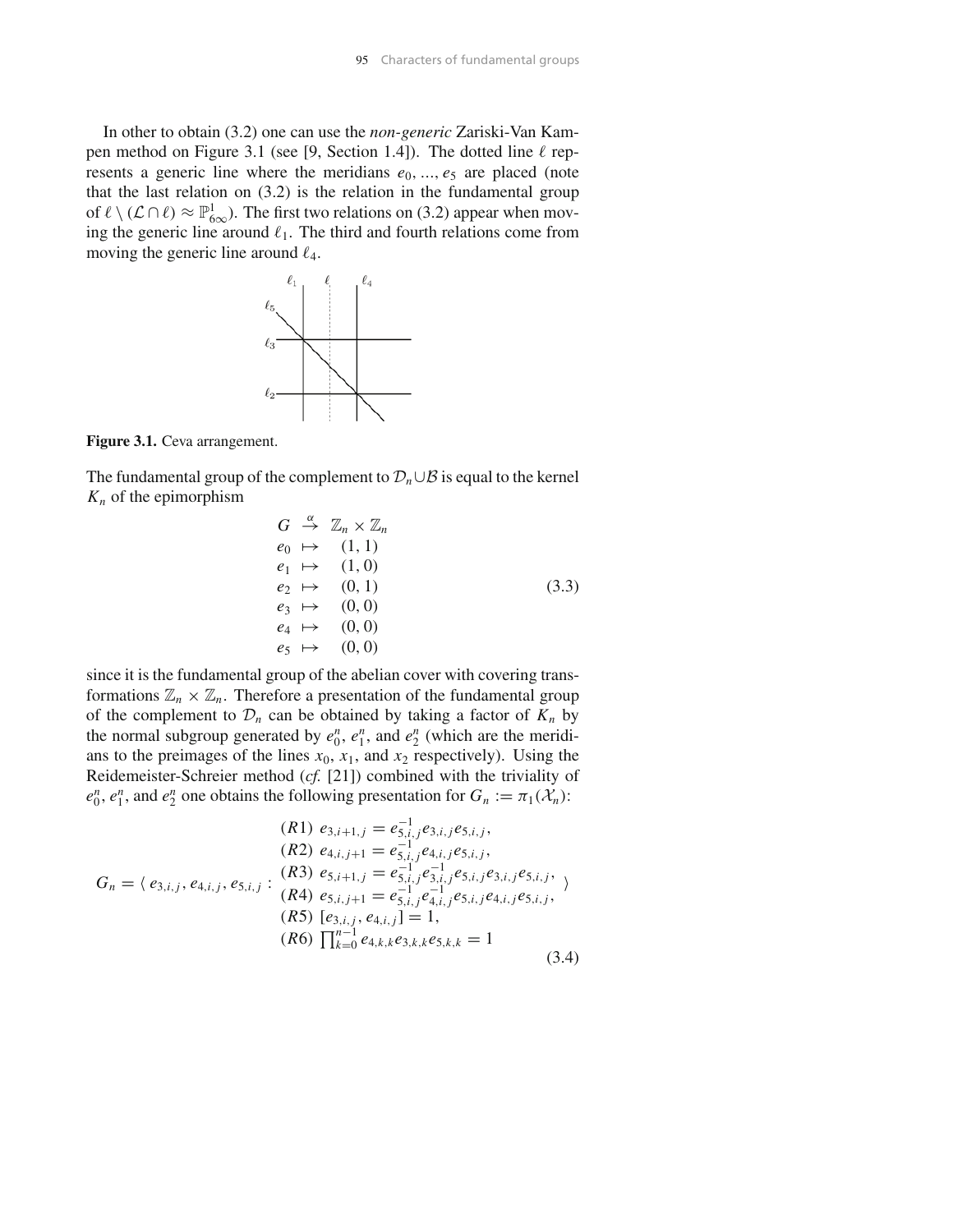where  $i, j \in \mathbb{Z}_n$  and

$$
e_{k,i,j} := e_1^i e_2^j e_k e_2^{-j} e_1^{-i}, \ \ k = 3, 4, 5.
$$

As a brief description of the Reidemeister-Schreier method, we recall that the generators of  $G_n$  are obtained from a set-theoretical section of  $\alpha$  in (3.3) (in our case  $s : \mathbb{Z}_n \times \mathbb{Z}_n \to G$  is given by  $(i, j) \mapsto e_1^i e_2^j$ ) as follows

$$
s(i, j) e_k (\alpha(e_k)s(i, j))^{-1}.
$$

Thus the set  $\{e_{k,i,j}\}$  above forms a set of generators of  $G_n$ . Finally a complete set of relations can be obtained by rewriting the relations of *G* in (3.2) (and their conjugates by  $s(i, j)$ ) in terms of the generators of the subgroup  $G_n$ .

**Example 3.1.** In order to illustrate the rewriting method we will proceed with the second relation of *G* in (3.2).

$$
s(i, j)[e_1, e_2]s(i, j)^{-1} = e_1^i e_2^j (e_3 e_4 e_3^{-1} e_4^{-1}) e_2^{-j} e_1^{-i}
$$
  
=  $(e_1^i e_2^j e_3 e_2^{-j} e_1^{-i}) (e_1^i e_2^j e_4 e_2^{-j} e_1^{-i}) (e_1^i e_2^j e_3^{-1} e_2^{-j} e_1^{-i}) (e_1^i e_2^j e_4^{-1} e_2^{-j} e_1^{-i})$   
=  $[e_{3,i,j}, e_{4,i,j}]$ 

#### **3.2 Essential coordinate characteristic varieties**

Now we will discuss a presentation of  $G'_{n}/G''_{n}$  as a module over  $G_{n}/G'_{n}$ , which will be referred to as  $M_{\mathcal{D}_n,ab}$ . For details we refer to Section 2.3. Note that  $G_n/G'_n$  is isomorphic to  $\mathbb{Z}^{2n}$  and is generated by the cycles  $\gamma_5$ ,  $\gamma_{3,j}$ ,  $\gamma_{4,i}$ ,  $(i, j \in \mathbb{Z}_n)$  where  $\gamma_5 = \mathbf{ab}(e_{5,i,j}), \gamma_{3,j} = \mathbf{ab}(e_{3,i,j})$ , and  $\gamma_{4,i} =$ **ab** $(e_{4,i,j})$  satisfying  $n\gamma_5 + \sum_j \gamma_{3,j} + \sum_i \gamma_{4,i} = 0^4$ . Let  $t_5$  (respectively  $t_{3,j}$ ,  $t_{4,i}$ ) be the generators of  $G_n/G'_n$  viewed as a multiplicative group corresponding to the additive generators  $\gamma_5$  (respectively  $\gamma_{3,i}$ ,  $\gamma_{4,i}$ ). The characteristic varieties of  $G_n$  are contained in

$$
(\mathbb{C}^*)^{2n} = \text{Spec } \mathbb{C}[t_5^{\pm 1}, t_{3,i}^{\pm 1}, t_{4,j}^{\pm 1}] \Big/ \Big(t_5^n \prod_j t_{3,j} \prod_i t_{4,i} - 1\Big).
$$

As generators of  $M_{\mathcal{D}_n,ab}$  we select commutators of the generators of  $G_n$ as given in (3.2). In order to do so, note that using relations  $(R1) - (R4)$ in (3.4), a presentation of  $G_n$  can be given in terms the  $2n + 1$  generators  $e_5 := e_{5,0,0}, e_{3,j} := e_{3,0,j}$ , and  $e_{4,i} := e_{4,i,0}$ . Hence, by Proposition 2.12,  $M_{\mathcal{D}_n, \text{ab}}$  is generated by the  $\binom{2n+1}{2}$  commutators

$$
\{[e_5, e_{3,j}], [e_5, e_{4,i}], [e_{4,i}, e_{3,j}], [e_{4,i_1}, e_{4,i_2}], [e_{3,j_1}, e_{3,j_2}]\}_{i_*,j_* \in \mathbb{Z}_n}, (3.5)
$$

<sup>4</sup> Recall that **ab** is the morphism of abelianization.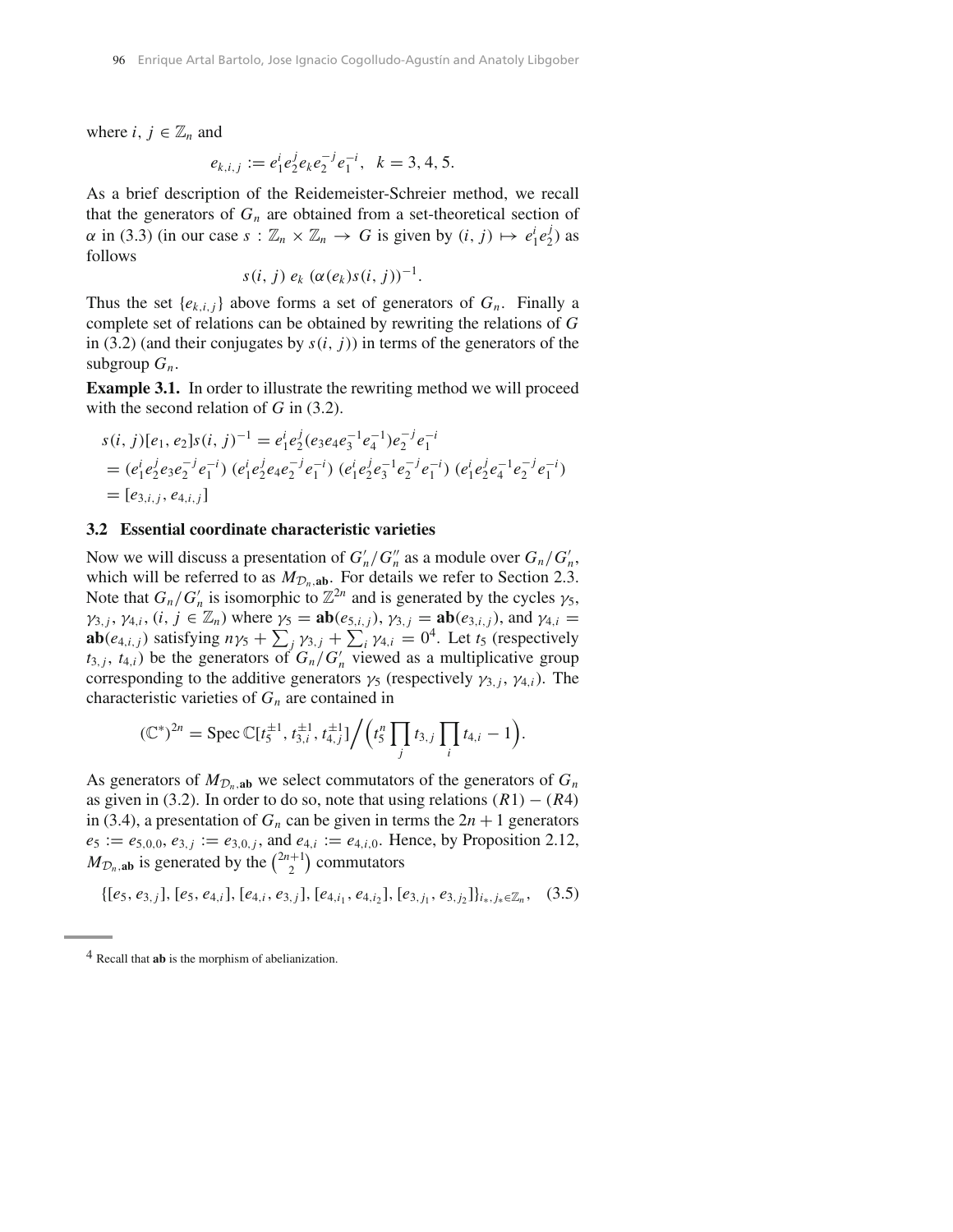as a  $\mathbb{C}[\mathbb{Z}[t_1^{\pm 1}, ..., t_4^{\pm 1}, t_5^{\pm 1}]]$ -module. Also, according to Proposition 2.15, a complete set of relations of  $M_{\mathcal{D}_n,ab}$  is given by rewriting the following relations

$$
(M1) \begin{bmatrix} \prod_{i=0}^{n-1} e_{5,i,j}, e_{3,j} \end{bmatrix} = 0
$$
  
\n
$$
(M2) \begin{bmatrix} \prod_{i=0}^{n-1} e_{5,i,j}, e_{4,i} \end{bmatrix} = 0
$$
  
\n
$$
(M3) \begin{bmatrix} e_{5,i,j+1}, e_{3,i,j+1}e_{5,i,j+1} \end{bmatrix} e_{5,i,j+1}^{-1} = [e_{5,i+1,j}, e_{4,i+1,j}e_{5,i+1,j}] e_{5,i+1,j}^{-1}
$$
  
\n
$$
(M4) \begin{bmatrix} \prod_{i=0}^{n-1} e_{4,i,i}e_{3,i,i}e_{5,i,i} \end{bmatrix} = 0
$$
  
\n(3.6)

in terms of commutators (3.5) and by the Jacobian relations:

$$
(t_{3,j} - 1)[e_5, e_{4,i}] + (t_{4,i} - 1)[e_{3,j}, e_5] + (t_5 - 1)[e_{4,i}, e_{3,j}] = 0,(t_{3,j_1} - 1)[e_5, e_{3,j_2}] + (t_{3,j_2} - 1)[e_{3,j_1}, e_5] + (t_5 - 1)[e_{3,j_2}, e_{3,j_1}] = 0,(t_{4,i_1} - 1)[e_5, e_{4,i_2}] + (t_{4,i_2} - 1)[e_{4,i_1}, e_5] + (t_5 - 1)[e_{4,i_2}, e_{4,i_1}] = 0,...
$$
\n(3.7)

In order to rewrite relations  $(M1) - (M4)$  one needs to use (3.5) repeatedly. In what follows, we will concentrate on the characters of  $Char(\mathcal{D}_n)$ contained in the coordinate axes  $t_{3,j} = t_{4,i} = 1$ . Computations for the general case can also be performed, but are more technical and tedious.

Since we are assuming  $t_{3,j} = t_{4,i} = 1$ , and  $t_5 \neq 1$ , relations in (3.7) become  $[e_{4,i}, e_{3,j}] = [e_{3,j_2}, e_{3,j_1}] = [e_{4,i_2}, e_{4,i_1}] = 0$  and hence  $(R5)$ in (3.4) become redundant. A straightforward computation gives the following matrix where each line is a relation from  $(3.6)$  written in terms of the commutators  $\{[e_5, e_{3,i}], [e_5, e_{4,i}]\}_{i \in \mathbb{Z}_n}$ .

|          | $\phi_n$       |                                                                           | $0 \quad 0 \quad $      | $\overline{0}$ | $\boldsymbol{0}$                                     | $\boldsymbol{0}$                    | $\overline{0}$ | $\overline{0}$          | $\ldots$  | $\Omega$       | $\mathbf{0}$                                                   |  |
|----------|----------------|---------------------------------------------------------------------------|-------------------------|----------------|------------------------------------------------------|-------------------------------------|----------------|-------------------------|-----------|----------------|----------------------------------------------------------------|--|
|          |                | $0 \phi_n \ 0 \dots$                                                      |                         | $\theta$       | $\overline{0}$                                       | $\Omega$                            | $\overline{0}$ | $0 \dots$               |           | $\Omega$       | $\Omega$                                                       |  |
|          |                |                                                                           |                         |                |                                                      |                                     |                |                         |           |                |                                                                |  |
|          | $\Omega$       |                                                                           | $0 \quad 0 \quad \dots$ | $\overline{0}$ | $\phi_n$                                             | $\overline{0}$                      |                | $0 \quad 0 \quad \dots$ |           | $\Omega$       | $\theta$                                                       |  |
|          | $\Omega$       | $\overline{0}$                                                            | $\boxed{0}$             | $\overline{0}$ | $\Omega$                                             | $\phi_n$                            | $\overline{0}$ | $\overline{0}$          | $\ddotsc$ | $\Omega$       | $\Omega$                                                       |  |
|          | $\overline{0}$ | $0 \quad 0 \quad \dots$                                                   |                         | $\mathbf{0}$   | $\boldsymbol{0}$                                     | $\mathbf{0}$                        |                | $\phi_n$ 0              |           | $\overline{0}$ | $\boldsymbol{0}$                                               |  |
|          |                |                                                                           |                         |                |                                                      |                                     |                |                         |           |                |                                                                |  |
|          |                | $0 \t 0 \t 0 \t $                                                         |                         | $\mathbf{0}$   | $\boldsymbol{0}$                                     | $\overline{0}$                      |                | $0 \quad 0 \quad \dots$ |           | $\overline{0}$ |                                                                |  |
|          |                |                                                                           |                         |                |                                                      |                                     |                |                         |           |                | $\phi_n$                                                       |  |
|          |                | $1 -1 0 $                                                                 |                         | $\overline{0}$ | $\Omega$                                             | $\mathbf{1}$                        |                | $-1$ 0                  |           | $\Omega$       | $\Omega$                                                       |  |
|          |                | $1\hspace{0.1cm} -\hspace{-0.1cm} 1\hspace{0.1cm} 0\hspace{0.1cm} \ldots$ |                         | $\theta$       | $\boldsymbol{0}$                                     | $\overline{0}$                      |                | $t - t$                 |           | $\theta$       | $\Omega$                                                       |  |
| $A_n :=$ |                |                                                                           |                         |                |                                                      |                                     |                |                         |           |                |                                                                |  |
|          |                | $1 -1 0  0$                                                               |                         |                | $\mathbf{0}$                                         | $\overline{0}$                      |                |                         |           |                | 0 0 $t^{n-2}$ $-t^{n-2}$                                       |  |
|          |                | $1 -1 0 $                                                                 |                         | $\mathbf{0}$   | $\overline{0}$                                       | $-t^{n-1}$                          |                |                         |           |                | $\begin{array}{cccc} 0 & 0 & \ldots & 0 & t^{n-1} \end{array}$ |  |
|          |                |                                                                           |                         |                |                                                      |                                     |                |                         |           |                |                                                                |  |
|          | $\overline{0}$ | $\overline{0}$                                                            |                         |                | $0 \ldots t^{n-2} - t^{n-2}$                         | $\mathbf{1}$                        |                | $-1$ 0                  |           | $\Omega$       | $\theta$                                                       |  |
|          | $\Omega$       |                                                                           |                         |                | 0 0 $t^{n-2} - t^{n-2}$                              | 0 $t$ $-t$                          |                |                         |           | $\overline{0}$ | $\theta$                                                       |  |
|          |                |                                                                           |                         |                |                                                      |                                     |                |                         |           |                |                                                                |  |
|          | $\Omega$       | $\overline{0}$                                                            |                         |                | 0 $t^{n-2} - t^{n-2}$                                | 0 0 0 $\cdots$ $t^{n-2}$ $-t^{n-2}$ |                |                         |           |                |                                                                |  |
|          | $\overline{0}$ |                                                                           |                         |                | 0 0 $t^{n-2} - t^{n-2}$ - $t^{n-1}$ 0 0  0 $t^{n-1}$ |                                     |                |                         |           |                |                                                                |  |
|          | $\mathbf{1}$   |                                                                           |                         |                | $t$ $t^{2}$ $t^{n-2}$ $t^{n-1}$                      | 1                                   |                |                         |           |                | $t$ $t^2$ $t^{n-2}$ $t^{n-1}$                                  |  |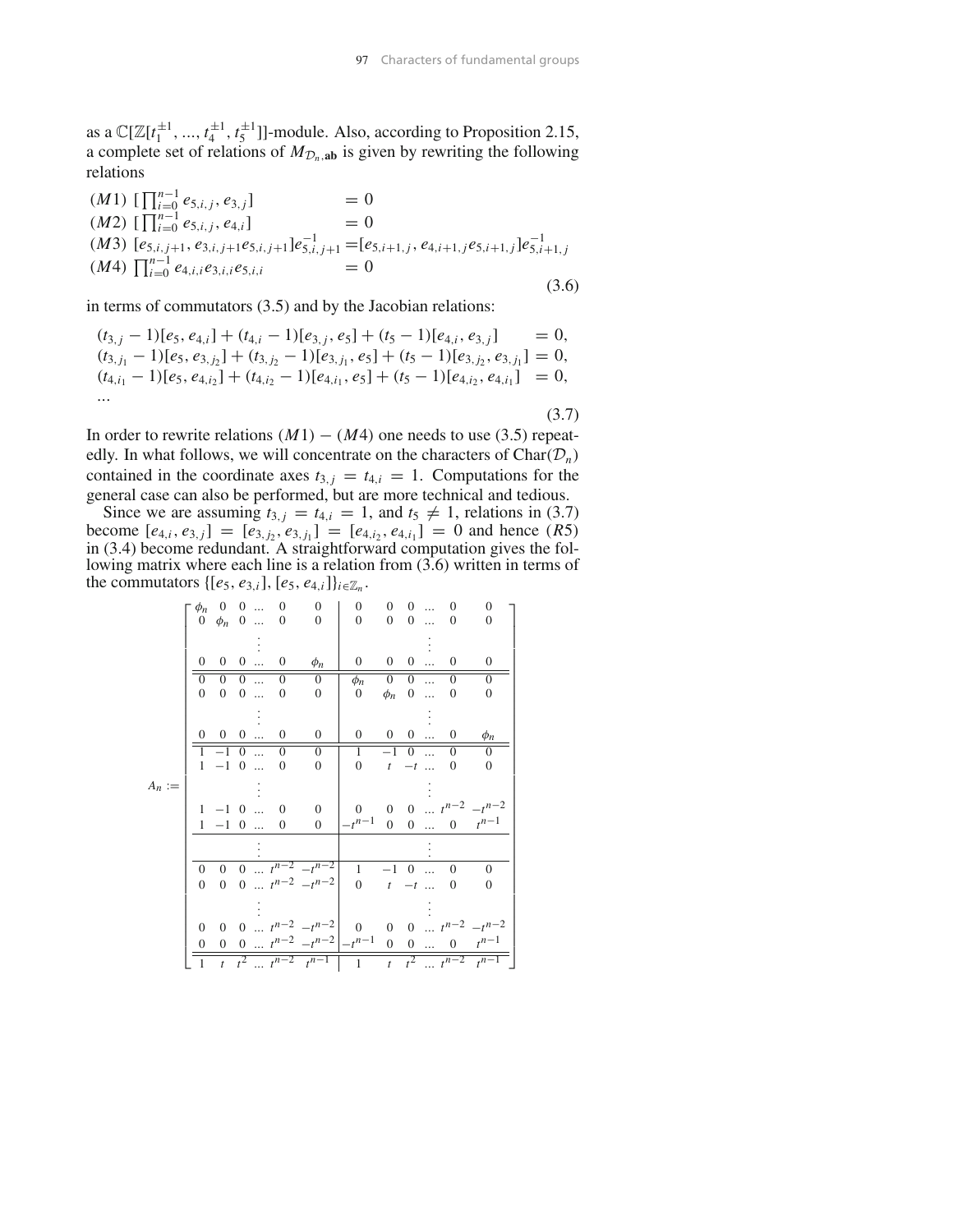More precisely, the first (respectively second) block of  $A_n$  corresponds to the *n* relations given in *(M1)* (respectively *(M2)*) of (3.6),  $\phi_n := \frac{t^n - 1}{t - 1}$ and  $t = t_5$ . The following *n* blocks of  $A_n$  (between double horizontal lines) correspond to the  $n^2$  relations given in *(M3)* of (3.6). Note that the last row of each of these blocks is a consequence of the remaining *n* − 1 rows. The last block corresponds to the relation given in *(M*4*)* of (3.6).

**Example 3.2.** In order to illustrate  $A_n$  we will show how to rewrite the first relation for  $n = 3$ , that is,

$$
[e_{5,0,j}e_{5,1,j}e_{5,2,j},e_{3,j}]\stackrel{M}{=}\phi_n[e_5,e_{3,j}].
$$

Using (2.6) one has

$$
[e_{5,0,j}e_{5,1,j}e_{5,2,j},e_{3,j}]\stackrel{M}{=} [e_{5,0,j},e_{3,j}]+t[e_{5,1,j},e_{3,j}]+t^2[e_{5,0,j},e_{3,j}].
$$

Therefore, it is enough to show that  $[e_{5,i,j}, e_{3,j}] = [e_5, e_{3,j}]$ . Note that  $e_{5,i,j}$  is a conjugate of  $e_5$  (using *(R3)* and *(R4)*), hence, by (2.7) one obtains  $[e_{5,i,j}, e_{3,j}] = [e_5, e_{3,j}]$  (since we are assuming  $t_{3,j} = 1$ ).

Also note that, performing row operations, one can obtain the following equivalent matrix

|          | $\phi_n$       | $\overline{0}$                   | $\overline{0}$ | $\cdots$ | $\overline{0}$   | $\overline{0}$                                              | 0              | $\overline{0}$                | $\overline{0}$ | $\dddotsc$ | 0                | 0                        |  |
|----------|----------------|----------------------------------|----------------|----------|------------------|-------------------------------------------------------------|----------------|-------------------------------|----------------|------------|------------------|--------------------------|--|
|          |                | $0 \phi_n \quad 0 \dots \quad 0$ |                |          |                  | $\overline{0}$                                              |                | $0\quad 0\quad 0\quad \ldots$ |                |            | $\overline{0}$   | $\overline{0}$           |  |
|          |                |                                  |                |          |                  |                                                             |                |                               |                |            |                  |                          |  |
|          | 0              | $\overline{0}$                   | $\overline{0}$ | $\cdots$ | 0                | $\phi_n$                                                    | $\mathbf{0}$   | $\overline{0}$                | $0 \ldots$     |            | $\mathbf{0}$     | $\boldsymbol{0}$         |  |
|          | $\mathbf{0}$   | $\overline{0}$                   | $\overline{0}$ |          | $\boldsymbol{0}$ | $\boldsymbol{0}$                                            | $\phi_n$       | $0 \quad 0 \quad \dots$       |                |            | $\mathbf{0}$     | $\boldsymbol{0}$         |  |
|          | $\mathbf{0}$   | $0 \quad 0$                      |                | $\cdots$ | $\boldsymbol{0}$ | $\mathbf{0}$                                                |                | $0 \phi_n \quad 0 \dots$      |                |            | $\mathbf{0}$     | $\theta$                 |  |
|          |                |                                  |                |          |                  |                                                             |                |                               |                |            |                  |                          |  |
|          |                |                                  |                |          |                  |                                                             |                |                               |                |            |                  |                          |  |
|          | 0              | $\overline{0}$                   | $\overline{0}$ | $\cdots$ | $\boldsymbol{0}$ | $\boldsymbol{0}$                                            | $\overline{0}$ | $0 \quad 0 \quad \dots$       |                |            | $\boldsymbol{0}$ | $\phi_n$                 |  |
| $B_n :=$ |                | $1 -1 0 $                        |                |          | $\mathbf{0}$     | $\overline{0}$                                              |                | $1 -1 0 $                     |                |            | $\theta$         | $\overline{0}$           |  |
|          |                | $1 -1 0$                         |                | $\ldots$ | $\boldsymbol{0}$ | $\mathbf{0}$                                                |                | 0 $t$ $-t$                    |                |            | $\mathbf{0}$     | $\theta$                 |  |
|          |                |                                  |                |          |                  |                                                             |                |                               |                |            |                  |                          |  |
|          |                |                                  |                |          |                  |                                                             |                |                               |                |            |                  |                          |  |
|          |                | $1 -1 0 $                        |                |          | $\mathbf{0}$     | $\mathbf{0}$                                                | $\overline{0}$ |                               |                |            |                  | 0 0 $t^{n-2}$ $-t^{n-2}$ |  |
|          | $\overline{0}$ | $t - t$                          |                |          | $\theta$         | $\mathbf{0}$                                                | $\overline{0}$ |                               |                |            |                  | 0 0 $t^{n-2}$ $-t^{n-2}$ |  |
|          |                |                                  |                |          |                  |                                                             |                |                               |                |            |                  |                          |  |
|          |                |                                  |                |          |                  |                                                             |                |                               |                |            |                  |                          |  |
|          | 0              |                                  |                |          |                  | 0 0 $t^{n-2} - t^{n-2}$                                     | $\overline{0}$ |                               |                |            |                  | 0 0 $t^{n-2}$ $-t^{n-2}$ |  |
|          | 1              | t                                |                |          |                  | $t^2$ $t^{n-2}$ $t^{n-1}$   1 $t$ $t^2$ $t^{n-2}$ $t^{n-1}$ |                |                               |                |            |                  |                          |  |

Finally, one can write the presentation matrix  $B_n$  in terms of the basis

$$
\begin{aligned} \left\{ [e_5,e_{3,i}] - [e_5,e_{3,i+1}], [e_5,e_{3,n-1}], [e_5,e_{4,i}] \right\} \\ - [e_5,e_{4,i+1}], [e_5,e_{4,n-1}] \right\}_{i=0,\ldots,n-2} \end{aligned}
$$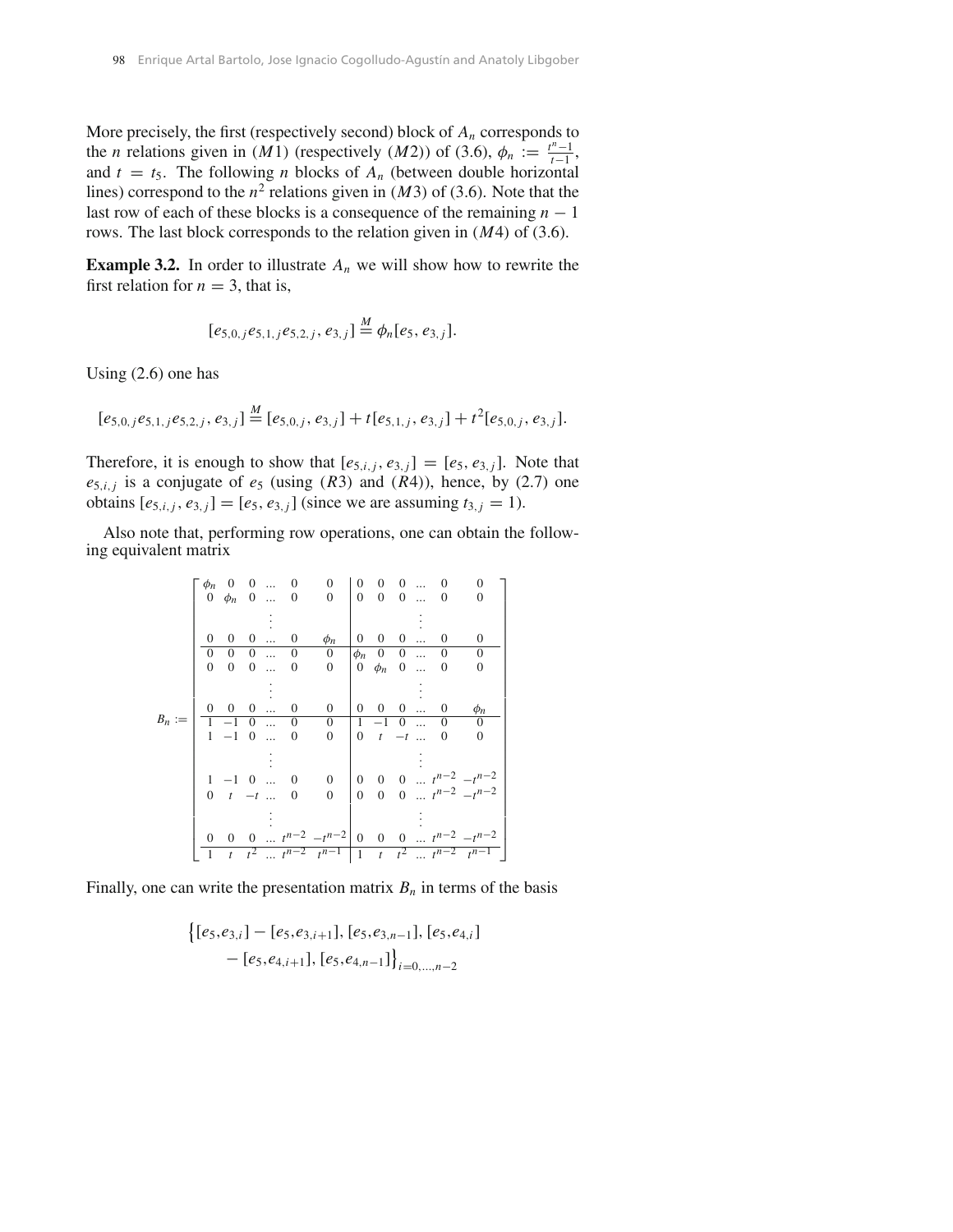## resulting in

|                  | $\phi_n$ $\phi_n$   | 0                | .         | $\Omega$                                                                            | $\Omega$         | 0              | 0                 | 0                |           | 0                  | 0                |
|------------------|---------------------|------------------|-----------|-------------------------------------------------------------------------------------|------------------|----------------|-------------------|------------------|-----------|--------------------|------------------|
|                  | 0 $\phi_n$ $\phi_n$ |                  | $\ddotsc$ | $\Omega$                                                                            | $\overline{0}$   | $\overline{0}$ | $\theta$          | $\overline{0}$   |           | $\Omega$           | $\mathbf{0}$     |
|                  |                     |                  |           |                                                                                     |                  |                |                   |                  |           |                    |                  |
| $\overline{0}$   | 0                   | 0                |           | $\phi_n$                                                                            | $\phi_n$         | 0              | 0                 | 0                |           | $\overline{0}$     | 0                |
| $\overline{0}$   | $\overline{0}$      | 0                | .         | 0                                                                                   | $\phi_n$         | 0              | 0                 | $\mathbf{0}$     | .         | 0                  | 0                |
| $\mathbf{0}$     | 0                   | 0                | $\ddotsc$ | 0                                                                                   | 0                | $\phi_n$       | $\phi_n$          | $\boldsymbol{0}$ | .         | 0                  | 0                |
| $\overline{0}$   | $\overline{0}$      | 0                | .         | 0                                                                                   | $\overline{0}$   | 0              | $\phi_n$ $\phi_n$ |                  |           | 0                  | 0                |
|                  |                     |                  |           |                                                                                     |                  |                |                   |                  |           |                    |                  |
| $\theta$         | 0                   | 0                |           | $\mathbf{0}$                                                                        | $\overline{0}$   | 0              | 0                 | $\boldsymbol{0}$ |           | $\phi_n$           | $\phi_n$         |
| $\overline{0}$   | $\overline{0}$      | 0                | .         | $\mathbf{0}$                                                                        | $\mathbf{0}$     | $\overline{0}$ | $\overline{0}$    | $\mathbf{0}$     | .         | 0                  | $\phi_n$         |
| 1                | 0                   | 0                | $\ddotsc$ | $\boldsymbol{0}$                                                                    | 0                | 1              | $\mathbf{0}$      | 0                | $\ddotsc$ | 0                  | $\boldsymbol{0}$ |
| 1                | 0                   | 0                | .         | 0                                                                                   | $\mathbf{0}$     | 0              | $\bar{t}$         | 0                | .         | 0                  | 0                |
| 1                | $\overline{0}$      | $\overline{0}$   |           | $\overline{0}$                                                                      | $\overline{0}$   | $\theta$       | $\overline{0}$    | $t^2$            |           | $\overline{0}$     | $\overline{0}$   |
|                  |                     |                  |           |                                                                                     |                  |                |                   |                  |           |                    |                  |
| 1                | 0                   | $\boldsymbol{0}$ | $\ddotsc$ | $\theta$                                                                            | $\boldsymbol{0}$ | 0              | 0                 | $\boldsymbol{0}$ | $\ddotsc$ | $t^{n-2}$          | $\overline{0}$   |
| $\overline{0}$   | $\boldsymbol{t}$    | 0                | $\ddotsc$ | $\overline{0}$                                                                      | $\boldsymbol{0}$ | 0              | $\boldsymbol{0}$  | $\boldsymbol{0}$ |           | $t^{n-2}$          | $\overline{0}$   |
| $\overline{0}$   | $\overline{0}$      | $t^2$            |           | $\theta$                                                                            | $\overline{0}$   | $\overline{0}$ | $\overline{0}$    | $\overline{0}$   |           | $t^{n-2}$          | $\overline{0}$   |
|                  |                     |                  |           |                                                                                     |                  |                |                   |                  |           |                    |                  |
| $\boldsymbol{0}$ | $\boldsymbol{0}$    | $\boldsymbol{0}$ |           | $\cdots$ $t^{n-2}$                                                                  | $\overline{0}$   | 0              | $\boldsymbol{0}$  | $\boldsymbol{0}$ |           | $\cdots$ $t^{n-2}$ | $\overline{0}$   |
| $\phi_1$         | $\phi_2$            | $\phi_3$         |           | $\ldots \phi_{n-1} \overline{\phi_n \phi_1 \phi_2 \phi_3 \ldots \phi_{n-1} \phi_n}$ |                  |                |                   |                  |           |                    |                  |

One can use the units in the third block to eliminate columns, leaving the equivalent matrix

$$
\left[\begin{array}{cccc|c} \phi_n & 0 & 0 & \dots & 0 & 0 & 0 & 0 & \dots & 0 & 0 \\ 0 & 0 & 0 & \dots & 0 & 0 & 0 & 0 & \dots & -\phi_n & 0 \\ 0 & 0 & 0 & \dots & 0 & \phi_n & 0 & 0 & 0 & \dots & 0 & 0 \\ \hline 0 & 0 & 0 & \dots & 0 & 0 & 0 & 0 & \dots & 0 & \phi_n \\ \hline 1 & 0 & 0 & \dots & 0 & 0 & 1 & 0 & \dots & 0 & 0 \\ 1 & 0 & 0 & \dots & 0 & 0 & 0 & 0 & \dots & t^{n-2} & 0 \end{array}\right] \cong \left[\begin{array}{c|c} 0 & -\phi_n & 0 & 0 & 0 \\ 0 & 0 & -\phi_n & 0 & 0 & 0 \\ \hline \phi_n & 0 & 0 & 0 & 0 & 0 \\ \hline 0 & 0 & 0 & \phi_n & 0 & 0 \\ \hline 0 & -1 & t^{n-2} & 0 & 0 \end{array}\right].
$$

Finally, a last combination of row operations using the units to eliminate columns results in

$$
\begin{bmatrix} 0 & 0 & -\phi_n t^{n-2} & 0 \\ 0 & 0 & -\phi_n & 0 \\ \frac{\phi_n}{0} & 0 & 0 & 0 \\ 0 & -1 & t^{n-2} & 0 \end{bmatrix} \cong \begin{bmatrix} 0 & -\phi_n t^{n-2} & 0 \\ 0 & -\phi_n & 0 \\ \frac{\phi_n}{0} & 0 & 0 \\ 0 & 0 & \phi_n \end{bmatrix} \cong \begin{bmatrix} 0 & \phi_n & 0 \\ \frac{\phi_n}{0} & 0 & 0 \\ 0 & 0 & \phi_n \end{bmatrix}.
$$

Hence the *n* − 1 non-trivial torsion characters  $\chi_n^i := (\xi_n^i, 1, ..., 1), i =$ 1, ..., *n* belong to Char( $D_n$ ) and have depth 3, that is,  $\chi_n^i \in V_3(D_n)$ .

# **3.3 Marked orbifold pencils**

By Theorem 1.1 (1) we know there are at most three strongly independent marked orbifold pencils from the marked variety  $(X_n, \chi_n)$ . Our purpose is to explicitly show such three strongly independent pencils. Note that

$$
j_k: \mathbb{P}^2 \setminus (\mathcal{F}_n \cup \mathcal{L}_k) \to \mathbb{C}_n^* = \mathbb{P}^1_{(n,[1:0]), (\infty,[0:1]), (\infty,[1:1])}
$$
  
[ $x: y: z$ ]  $\mapsto [f_n: x_k^n],$  (3.8)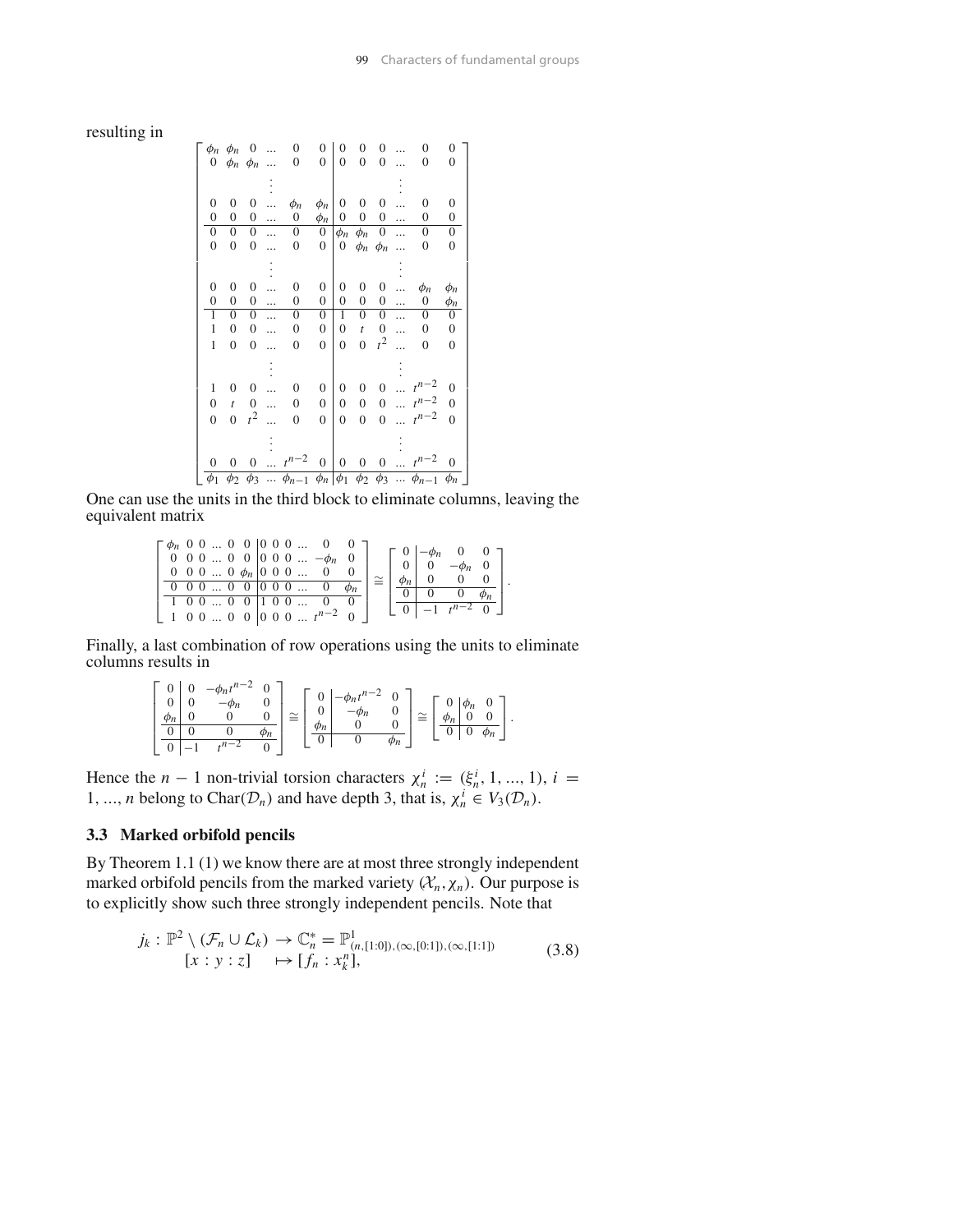for  $j = 1, 2$  are two natural orbifold pencils coming from the *n*-ordinary points of  $\mathcal{F}_n$  coming form the triple points of the Ceva arrangement  $\mathcal L$ which are in *B*. Consider the marked orbicurve  $(\mathbb{C}_{n,n}, \rho_n)$ , where  $\rho_n =$  $(\xi_n, 1)$ , the first coordinate corresponds to the image of a meridian  $\mu_1$ around  $[0:1]$  ∈  $\mathbb{P}^1_{(n,[0:1]),(n,[1:0]),(\infty,[1:1])}$  and the second coordinate corresponds to the image of a meridian  $\mu_2$  around [1:0] (note that  $\pi_1^{\text{orb}}(\mathbb{C}_{n,n}) =$  $\mathbb{Z}_n(\mu_1) * \mathbb{Z}_n(\mu_2)$ .

In order to obtain marked orbifold pencils with target  $(\mathbb{C}_{n,n}, \rho_n)$  one simply considers the following composition, where  $i_k$  and  $j_k$  are inclusions

$$
\psi_k : \mathcal{X}_n \stackrel{i_k}{\hookrightarrow} \mathbb{P}^2 \setminus (\mathcal{F}_n \cup \mathcal{L}_k) \stackrel{j_k}{\to} \mathbb{P}^1_{(n,[1:0]), (\infty, [0:1]), (\infty, [1:1])}
$$
  

$$
\stackrel{i}{\hookrightarrow} \mathbb{P}^1_{(n,[0:1]), (n,[1:0]), (\infty, [1:1])}.
$$

Such pencils are clearly marked global quotient orbifold pencils from  $(\mathcal{X}_n, \chi_n)$  to  $(\mathbb{C}_{n,n}, \rho_n)$ , where  $(\mathbb{C}_{n,n}, \rho_n)$  is the marked quotient of  $C_n :=$  $\mathbb{P}^1 \setminus \{[\xi_n^j : 1]\}_{j \in \mathbb{Z}_n}$  by the cyclic action  $[x : y] \mapsto [\xi_n x : y]$ . The resulting commutative diagrams are given by

$$
X_n \stackrel{\Psi_k}{\to} C_n
$$
  
\n
$$
[x_0 : x_1 : x_2 : w] \mapsto [w : x_k]
$$
  
\n
$$
\downarrow \pi \downarrow
$$
  
\n
$$
\chi_n \stackrel{\psi_k}{\to} \mathbb{C}_{n,n}
$$
  
\n
$$
[x_0 : x_1 : x_2] \mapsto [f_n : x_k^n],
$$
  
\n(3.9)

 $k = 1, 2$ , where  $X_n$  is the smooth open surface given by  $\{[x_0 : x_1 : x_2 : x_2 : x_2 : x_3 : x_3 : x_4 : x_5 : x_6 \}$  $w \in \mathbb{P}^3 \mid w^n = f_n \} \setminus \{ f_n \ell_1 \ell_2 = 0 \}.$ 

Note that there is a third quasitoric relation involving all components of  $\mathcal{D}_n$ , namely,

$$
f_n x_0^n + \ell_1 \ell_2 = x_1^n x_2^n \tag{3.10}
$$

and hence a global quotient marked orbifold map

$$
\psi_3: \mathcal{X}_n \to \mathbb{C}_{n,n} = \mathbb{P}^1_{(n,[0:1]),(n,[1:0]),(\infty,[1:1])}
$$
  

$$
[x:y:z] \mapsto [-f_n x_0^n : x_1^n x_2^n],
$$
 (3.11)

which gives rise to the following diagram

$$
\begin{array}{rcl}\nX_n & \stackrel{\Psi_3}{\rightarrow} & C_n \\
[x_0 : x_1 : x_2 : w] & \mapsto & [-wx_0 : x_1x_2] \\
& \downarrow \pi_n \\
\chi_n & \stackrel{\Psi_k}{\rightarrow} & \mathbb{C}_{n,n} \\
[x_0 : x_1 : x_2] & \mapsto & [-f_nx_0^n : x_1^n x_2^n].\n\end{array}\n\tag{3.12}
$$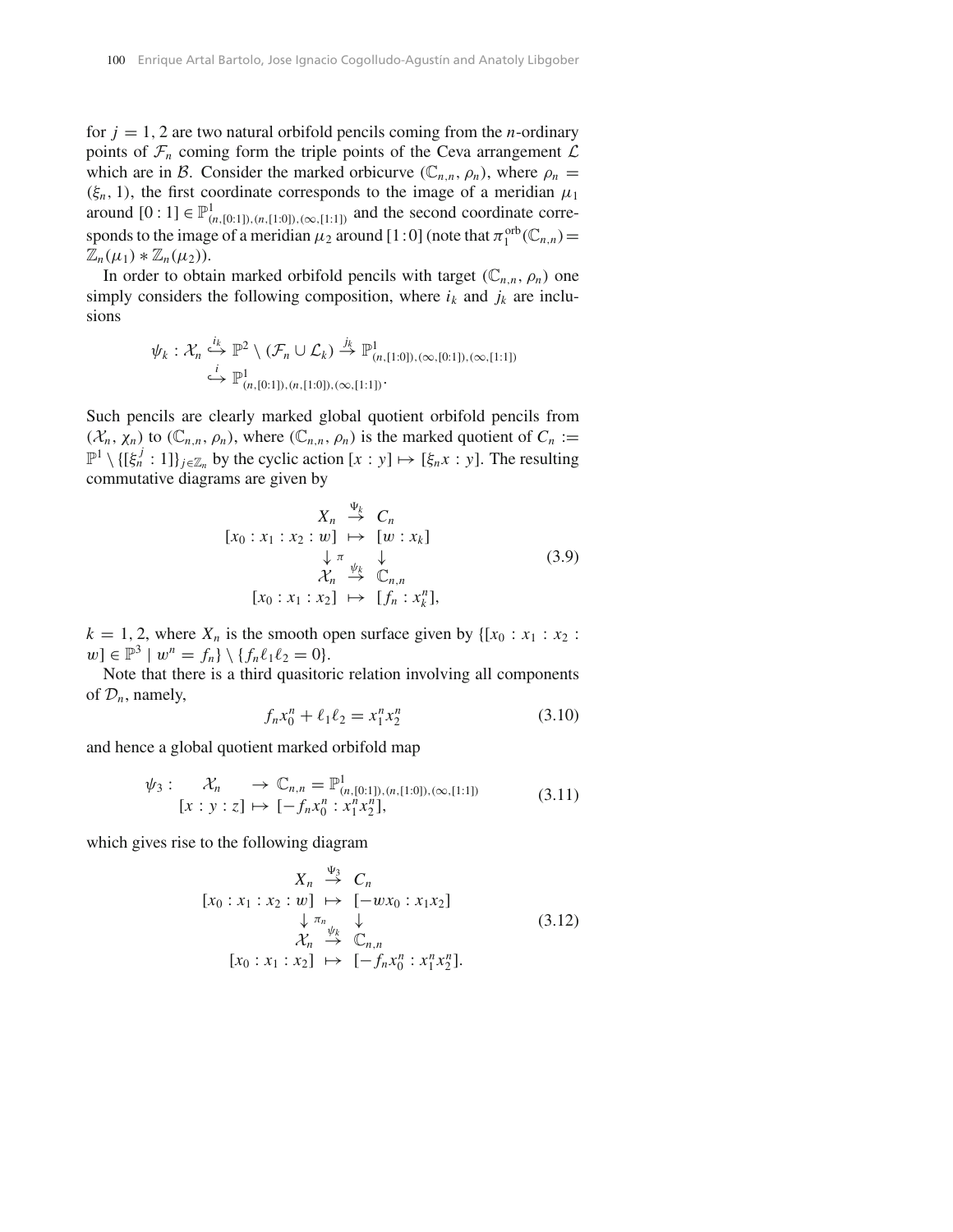Note that, when extending  $\pi_n$  to a branched covering, the preimage of each line  $\{\ell_{k,i} = 0\} \subset \mathcal{L}_k$  ( $k = 1, 2$ ) in  $\mathcal{D}_n$  ( $\ell_{k,i} := x_0 - \xi_n^i x_k$ ) decomposes into *n* irreducible components  $\bigcup_{j\in\mathbb{Z}_n} \ell_{k,i,j}$  and thus allows to consider  $\gamma_{k,i,j}$  ( $k = 1, 2, i, j \in \mathbb{Z}_n$ ) meridians around each component of { $\ell_{k,i,j}$  = 0}. Also consider a meridian  $\gamma_0$  around the preimage of  $\mathcal{F}_n$ .

**Theorem 3.3.** *The marked orbifold pencils*  $\psi_1$ *,*  $\psi_2$ *, and*  $\psi_3$  *described above are strongly independent and hence they form a maximal set of strongly independent pencils.*

*Proof.* Consider  $\Psi_{\varepsilon,*}$  :  $H_1(X_n; \mathbb{Z}) \to H_1(C_n; \mathbb{Z}) = \mathbb{Z}[\xi_n], \varepsilon = 1, 2, 3$ the three equivariant morphisms described above. Using the commutative diagrams (3.9) and (3.12) one can easily see that

$$
\Psi_{\varepsilon,*}(\gamma_{k,i,j}) = \begin{cases}\n\xi_n^j & \text{if } \varepsilon = k \in \{1, 2\} \\
\xi_n^{i+j} & \text{if } k = 3 \\
0 & \text{otherwise}\n\end{cases}
$$
\n(3.13)

and

$$
\Psi_{\varepsilon,*}(\gamma_0)=0
$$

and therefore  $\Psi_{\varepsilon,*}$  are surjective  $\mathbb{Z}[\xi_n]$ -module morphisms. Also note that  $[\gamma_{k,i,j}] = \mu_n^j[\gamma_{k,i,0}] \in H_1(X_n; \mathbb{Z})$ . Consequently according to (3.13) one has  $\overline{a}$ 

$$
\left(\Psi_{1,*} \oplus \Psi_{2,*} \oplus \Psi_{3,*}\right)(\gamma_{k,i,0}) = \begin{cases} (1,0,\xi_n^i) & \text{if } k = 1\\ (0,1,\xi_n^i) & \text{if } k = 2 \end{cases}
$$

which implies that  $\Psi_{1,*} \oplus \Psi_{2,*} \oplus \Psi_{3,*}$  is surjective. After the discussion of Section 3.2, since the depth of  $\xi_n^i$  is three, the set of strongly independent pencils is indeed maximal.  $\Box$ 

#### **4 Order two characters: augmented Ceva**

From Theorem 1.1(2), for any order two character  $\chi$  of depth k in the characteristic variety of the complement of a curve there exist *k* independent pencils associated with  $\chi$  whose target is a global quotient orbifold of type  $\mathbb{C}_{2,2}$ .

Interesting examples for  $k > 1$  of this scenario are the augmented Ceva arrangements CEVA $(2, s)$ ,  $s = 1, 2, 3$  (or *erweiterte Ceva cf.* [10, Section 2.3.J, page 81]). Consider the following set of lines:

$$
\ell_1 := x \quad \ell_4 := (y - z) \quad \ell_7 := (x - y - z) \n\ell_2 := y \quad \ell_5 := (x - z) \quad \ell_8 := (y - z - x) \n\ell_3 := z \quad \ell_6 := (x - y) \quad \ell_9 := (z - x - y).
$$
\n(4.1)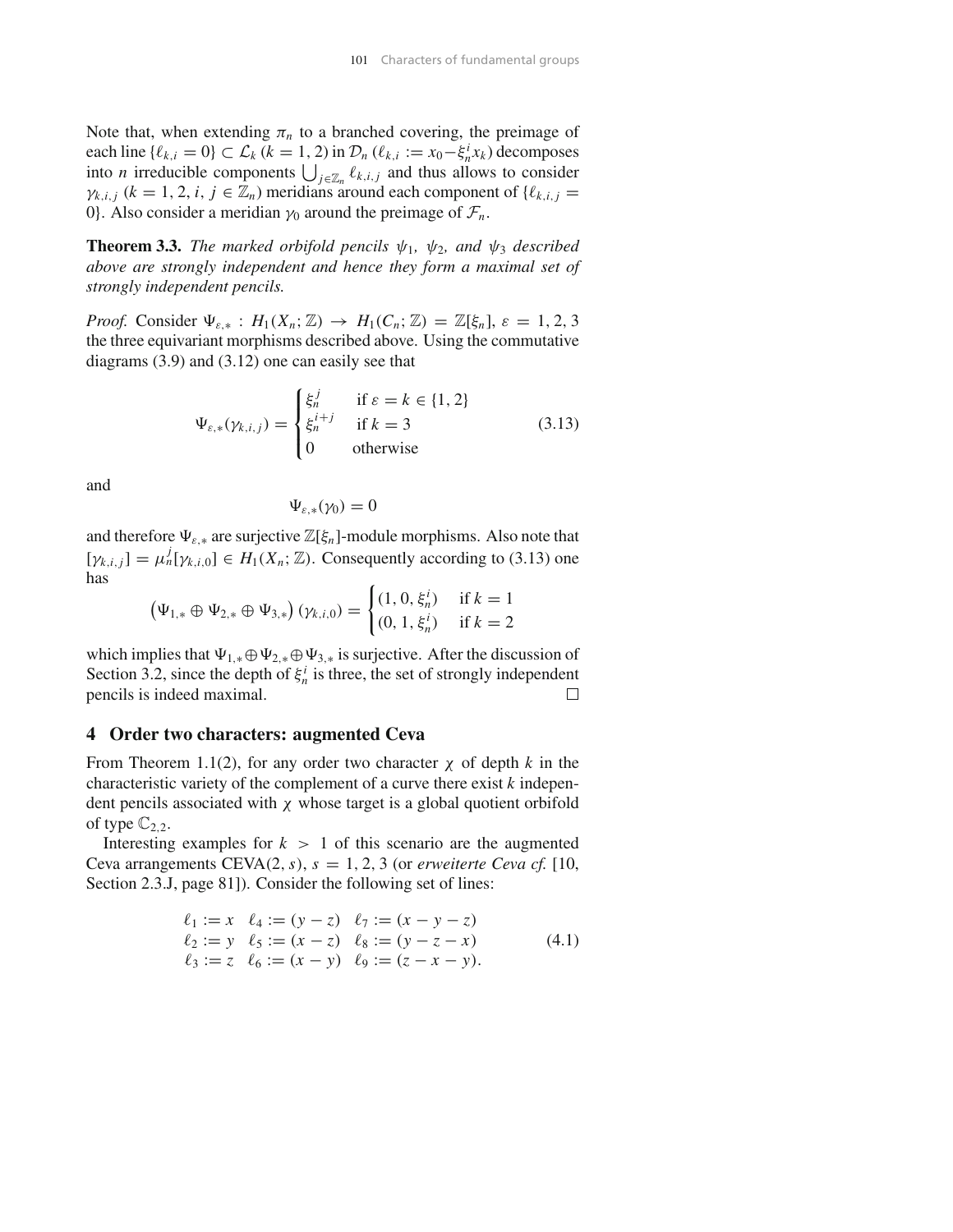The curve  $C_6 := \left\{ \prod_{i=1}^6 \ell_i = 0 \right\}$  is a realization of the Ceva arrangement CEVA(2) (a.k.a. braid arrangement or  $B_3$ -reflection arrangement). Note that this realization is different from the one used in Section 3. The curve  $C_7 := \left\{ \prod_{i=1}^{7} \ell_i = 0 \right\}$  is the augmented Ceva arrangement CEVA*(*2*,* 1*)* (a.k.a. a realization of the non-Fano plane). The curve  $C_8 := \left\{ \prod_{i=1}^8 \ell_i = 0 \right\}$  is the augmented Ceva arrangement CEVA(2, 2) (a.k.a. a deleted  $B_3$ -arrangement). Finally,  $C_9 := \left\{ \prod_{i=1}^9 \ell_i = 0 \right\}$  is the augmented Ceva arrangement CEVA*(*2*,* 3*)*.

The characteristic varieties of such arrangements of lines are well known (*cf.* [15, 30, 31]). Such computations are done via a presentation of the fundamental group and using Fox derivatives. In most cases (except for the simplest ones) the need of computer support is basically unavoidable. In [15, Example 3.11] there is an alternative calculation of the positive dimensional components of depth 1 via pencils.

Here we will give an interpretation via orbifold pencils of the characters of depth 2, which will account for the appearance of these components of the characteristic varieties independently of computation of the fundamental group.

#### **4.1 Ceva pencils and augmented Ceva pencils**

Note that 
$$
x(y - z) - y(x - z) + z(x - y) = 0
$$
 and hence  
\n
$$
f_C: \mathbb{P}^2 \to \mathbb{P}^1
$$
\n
$$
[x : y : z] \mapsto [\ell_1 \ell_4 : \ell_2 \ell_5]
$$

is a pencil of conics such that  $(f_C^*([0 : 1]) = \ell_1 \ell_4, f_C^*([1 : 0]) =$  $\ell_2 \ell_5$ ,  $f_C^{-1}([1:1]) = \ell_3 \ell_6$ ) (we will refer to it as the *Ceva pencil*). Analogously

 $x(y-z)(x-y-z)^2 - y(x-z)(y-z-x)^2 + z(x-y)(z-x-y)^2 = 0$ and hence  $f_{SC}: \mathbb{P}^2 \longrightarrow \mathbb{P}^1$ 

 $[x : y : z] \mapsto [\ell_1 \ell_4 \ell_7^2 : \ell_2 \ell_5 \ell_8^2]$ 

is a pencil of quartics such that  $(f_{SC}^{*}([0:1]) = \ell_1 \ell_4 \ell_7^2, f_{SC}^{*}([1:0]) =$  $\ell_2 \ell_5 \ell_8^2$ ,  $f_{SC}^*([1:1]) = \ell_3 \ell_6 \ell_9^2$  (we will refer to it as the *augmented Ceva pencil*).

# **4.2** Characteristic varieties of  $C_i$ ,  $i = 6, 7, 8, 9$

We include the structure of the characteristic varieties of these curves for the reader's convenience. As reference for such computations see [14,18, 23, 25, 30, 31].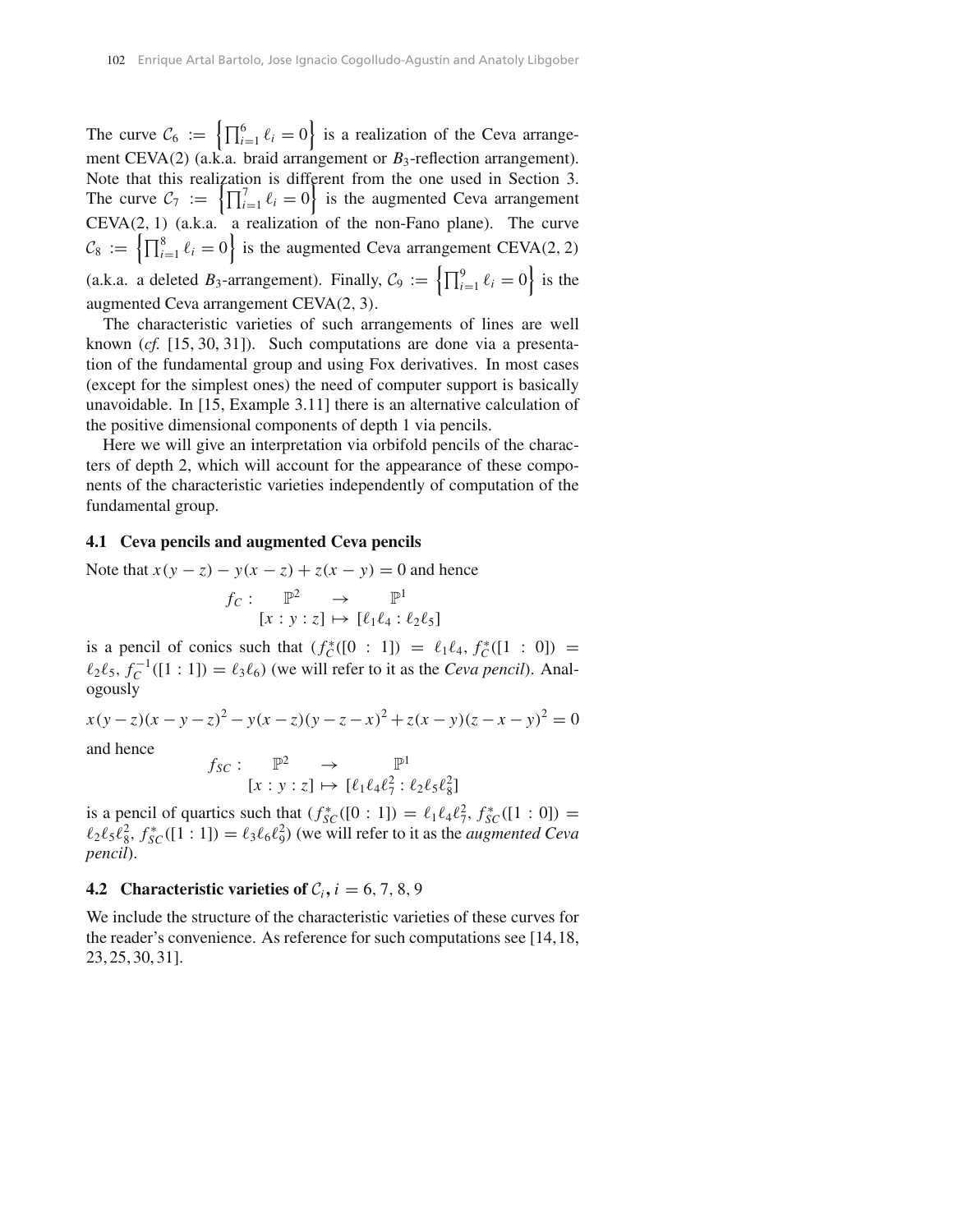We will denote by  $\mathcal{X}_*$  the complement of the curve  $\mathcal{C}_*$  in  $\mathbb{P}^2$ , for  $* =$ 6*,* 7*,* 8*,* 9.

**4.2.1 Arrangement**  $C_6$ . The characteristic variety Char $(C_6)$  consists of four non-essential coordinate components associated with the four triple points of  $C_6$  (see Remark 2.26 (1))<sup>5</sup> and one essential component of dimension 2 and depth 1 given by the Ceva pencil

$$
\psi_6 := f_C|_{\mathcal{X}_6} : \mathcal{X}_6 \to \mathbb{P}^1 \setminus \{[0:1], [1:0], [1:1]\}.
$$

**4.2.2 Arrangement**  $C_7$ . The characteristic variety Char $(C_7)$  consists of six (respectively four) non-essential coordinate components associated with the six triple points of  $C_7$  (respectively four  $C_6$ -subarrangements) of dimension 2 and depth 1. In addition, there is one extra character of order two, namely,

$$
\chi_7:=(1,\,-1,\,-1,\,1,\,-1,\,-1,\,1)
$$

of depth 2.6 In order to check the value of the depth, one needs to find all marked orbifold pencils in  $(\mathcal{X}_7, \chi_7)$  of target  $(\mathbb{C}_{2,2}, \rho)$  where  $\rho :=$  $(-1, -1)$  is the only possible non-trivial character of  $\mathbb{C}_{2,2}$ . Two such independent pencils are the following,

$$
\psi_{7,1} := f_C |_{\mathcal{X}_7} : \mathcal{X}_7 \to \mathbb{P}^1 \setminus \{ [0:1], [1:0], [1:1] \} \to \mathbb{P}^1_{(2,[1:0]), (2,[1:1]), (\infty [0:1])}
$$

and

$$
\psi_{7,2} := f_{SC}|_{\mathcal{X}_7} : \mathcal{X}_7 \to \mathbb{P}^1_{(2,[1:0]), (2,[1:1]), (\infty[0:1])}.
$$

This is the maximal number of independent pencils by Theorem 1.1.

**4.2.3 Arrangement**  $C_8$ . The characteristic variety Char $(C_8)$  consists of six (respectively five) non-essential coordinate components associated with the six triple points of  $C_8$  (respectively four  $C_6$ -subarrangements) of dimension 2 and depth 1. In addition, there is one 3-dimensional nonessential coordinate component of depth 2 associated with its quadruple point (see Corollary 2.26(2)).

Consider the following augmented Ceva pencil

$$
\psi_{8,1} := f_{SC}|_{\mathcal{X}_8} : \mathcal{X}_8 \to \mathbb{P}^1_{(2,[1:1]), (\infty[0:1]), (\infty[1:0])}.
$$

<sup>5</sup> a.k.a. local components.

<sup>&</sup>lt;sup>6</sup> The subscript 7 refers to the arrangement  $C_7$ . Similar notation will be used in the examples that follow. A second subscript (when necessary) will be used to index the characters considered.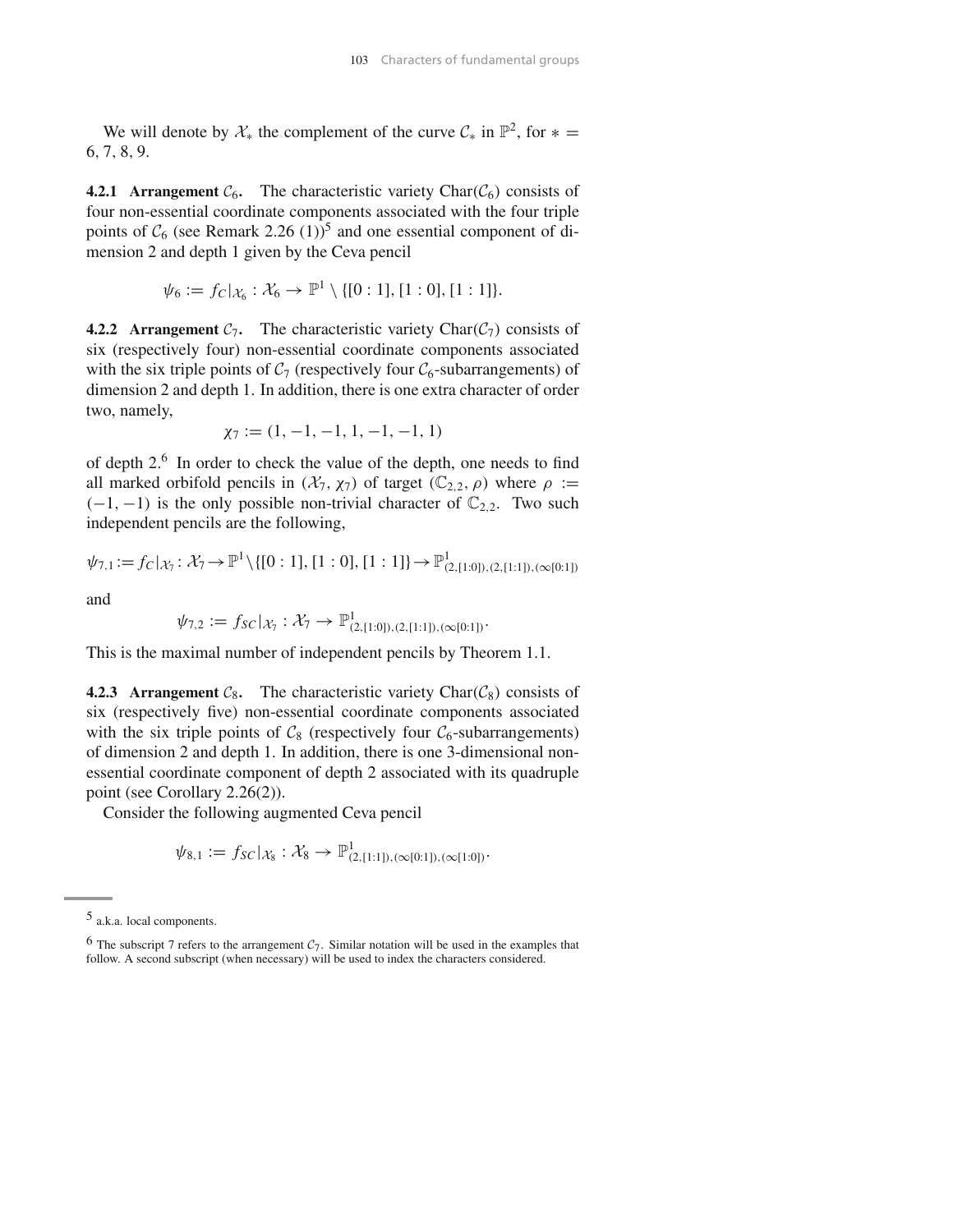Computation of the induced map on the variety of characters shows that this map yields the only non-coordinate translated component of dimension 1 and depth 1 observed in the references above. Finally, there are two characters of order two, namely,

$$
\chi_{8,1} := (1, -1, -1, 1, -1, -1, 1, 1)
$$
 and  
 $\chi_{8,2} := (-1, 1, -1, -1, 1, -1, 1, 1)$ 

of depth 2. In order to check the value of the depth, one needs to find two marked orbifold pencils on  $(\mathcal{X}_8, \chi_{8,1})$  with target  $(\mathbb{C}_{2,2}, \rho)$ , where

$$
\mathbb{C}_{2,2} := \mathbb{P}^1_{(2,[1:0]), (2,[1:1]), (\infty[0:1])}
$$

and  $\rho := (-1, -1, 1)$  is the only non-trivial character of  $\mathbb{C}_{2,2}$ . Two such independent pencils can, for example, be given as follows

 $\psi_{8,2} := f_C |_{\mathcal{X}_8} : \mathcal{X}_8 \to \mathbb{P}^1 \setminus \{ [0:1], [1:0], [1:1] \} \to \mathbb{P}^1_{(2,[1:0]), (2,[1:1]), (\infty[0:1])}$ 

and

$$
\psi_{8,3}:=f_{SC}|_{\mathcal{X}_8}: \mathcal{X}_8 \to \mathbb{P}^1_{(2,[1:1])}\setminus \{[1:0], [0:1]\} \to \mathbb{P}^1_{(2,[1:0]), (2,[1:1]), (\infty[0:1])}.
$$

**4.2.4 Arrangement**  $C_9$ . The characteristic variety Char $(C_9)$  consists of four (respectively eleven) non-essential coordinate components associated with the four triple points of  $C_9$  (respectively eleven  $C_6$ -subarrangements), which have dimension 2 and depth 1. In addition, there are three 3-dimensional non-essential coordinate components of depth 2 associated with the quadruple points of  $C_9$ . Consider the following augmented Ceva pencil

$$
\psi_{9,1} := f_{SC}|_{\mathcal{X}_9} : \mathcal{X}_9 \to \mathbb{P}^1 \setminus \{[1:0], [0:1], [1:1]\}.
$$

Computations of the induced map on the variety of characters show that this pencil yields the only non-coordinate translated component of dimension 2 and depth 1 observed in the references above.

Finally, there are also three characters of order two

$$
\chi_{9,1} := (-1, -1, 1, -1, -1, 1, 1, 1, 1),
$$
  
\n
$$
\chi_{9,2} := (-1, 1, -1, -1, 1, -1, 1, 1, 1),
$$
 and  
\n
$$
\chi_{9,3} := (1, -1, -1, 1, -1, -1, 1, 1, 1)
$$

of depth 2. In order to check the value of the depth, one needs to find two independent marked orbifold pencils on  $(\mathcal{X}_9, \chi_{9,1})$  with target  $(\mathbb{C}_{2,2}, \rho)$ where  $\mathbb{C}_{2,2} := \mathbb{P}^1_{(2,[0:1]), (2,[1:0]), (\infty[1:1])}$  and  $\rho := (-1, -1, 1)$  is the only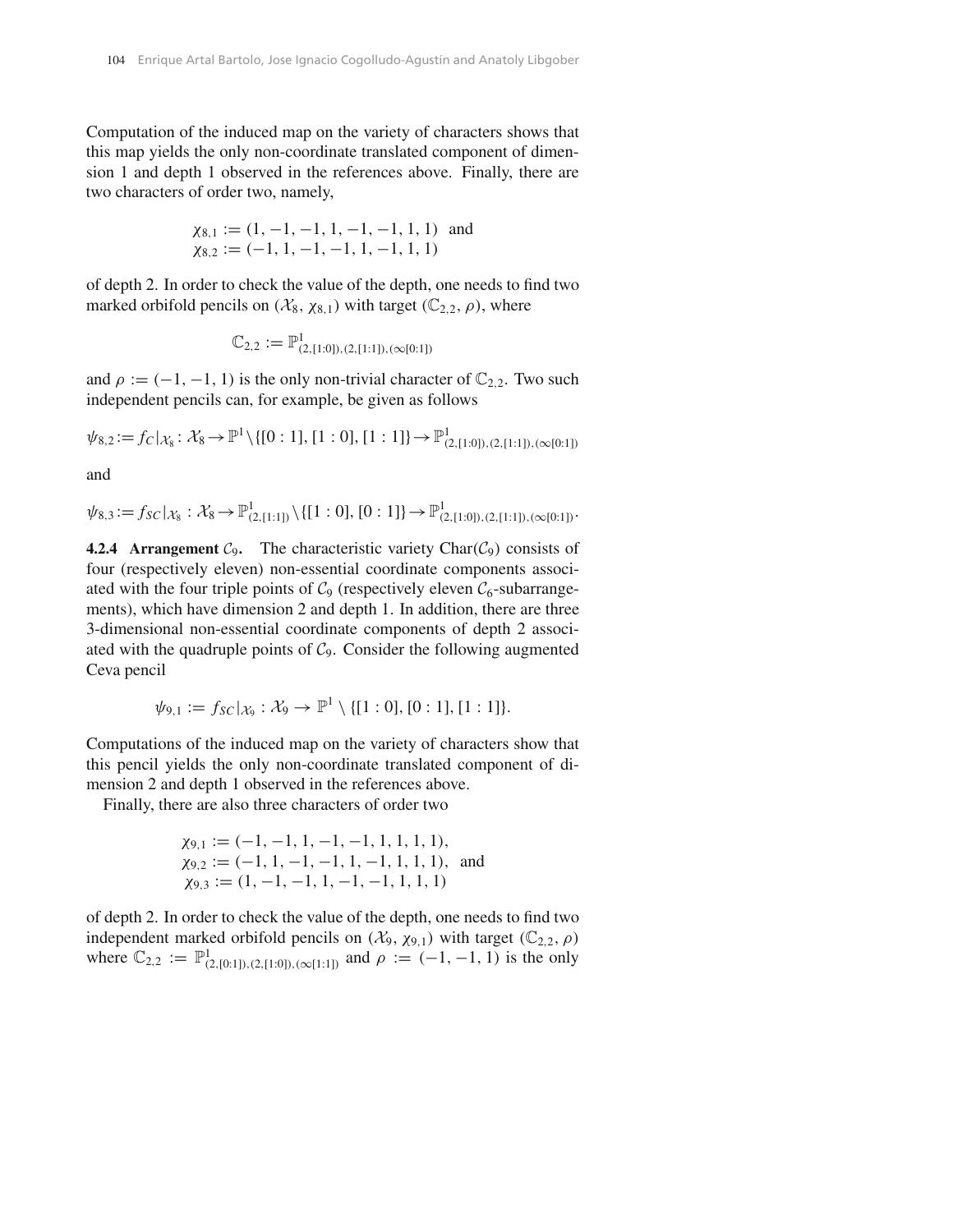non-trivial character on  $\mathbb{C}_{2,2}$ . Two such independent pencils can be given, for example, as follows

$$
\psi_{9,2} := f_C|_{\mathcal{X}_9} : \mathcal{X}_9 \to \mathbb{P}^1 \setminus \{ [0:1], [1:0], [1:1] \} \to \mathbb{P}^1_{(2,[0:1]), (2,[1:0]), (\infty[1:1])}
$$

and

 $\psi_{9,3} := f_{SC}|_{\mathcal{X}_9} : \mathcal{X}_9 \to \mathbb{P}^1 \setminus \{[0:1], [1:0], [1:1]\} \to \mathbb{P}^1_{(2,[0:1]), (2,[1:0]), (\infty[1:1])}.$ 

**Remark 4.1.** Note that the depth 2 characters in Char $(\mathcal{C}_8)$  and Char $(\mathcal{C}_9)$ lie in the intersection of positive dimensional components and this fact forces them to have depth greater than 1, see [8, Proposition 5.9].

#### **4.3 Comments on independence of pencils**

• **Depth conditions on the target:** First of all note that the condition on the target  $(C, \rho)$  to have  $d(\rho) > 0$  is essential in the discussion above, *i.e.* pencils with target satisfying  $d(\rho) = 0$  may not contribute to the characteristic varieties. For instance, the space  $\mathcal{X}_6$  also admits several global quotient pencils coming from the augmented Ceva pencil, namely

$$
\psi_6' := f_{SC}|_{\mathcal{X}_6} : \mathcal{X}_6 \to \mathbb{P}^1_{(2,[0:1]), (2,[1:0]), (2,[1:1])} \to \mathbb{P}^1_{(2,[0:1]), (2,[1:0])}.
$$

However, the orbifold  $\mathbb{P}_{2,2}$  is a global quotient orbifold whose orbifold fundamental group is abelian, so no non-trivial characters belong to its characteristic variety.

• **Independence of pencils.** Here is an explicit argument for independence of pencils for one of the cases discussed in last section. Consider the pencils  $\psi_{9,2}$  and  $\psi_{9,3}$  described above as marked pencils from *(* $X$ <sub>9</sub>,  $\chi$ <sub>9,1</sub>*)* having *(* $\mathbb{C}_{2,2}$ *,*  $ρ$ *)* as target. The marking produces the following commutative diagrams:

$$
X_{9,2} \xrightarrow{\Psi_{9,2}} C_2
$$
  
\n
$$
[x:y:z:w] \mapsto [\ell_1\ell_4:w]
$$
  
\n
$$
\downarrow \pi \atop \mathcal{X}_9 \xrightarrow{\Psi_{9,2}} \mathbb{C}_{2,2}
$$
  
\n
$$
[x:y:z] \mapsto [\ell_1\ell_4:\ell_2\ell_5],
$$

and

$$
X_{9,2} \stackrel{\Psi_{9,3}}{\rightarrow} C_2
$$
  
\n
$$
[x:y:z:w] \mapsto [\ell_1\ell_4\ell_7:w\ell_8]
$$
  
\n
$$
\downarrow \pi \downarrow \tilde{\pi}
$$
  
\n
$$
\chi_9 \stackrel{\Psi_{9,3}}{\rightarrow} \mathbb{C}_{2,2}
$$
  
\n
$$
[x:y:z] \mapsto [\ell_1\ell_4\ell_7^2:\ell_2\ell_5\ell_8^2],
$$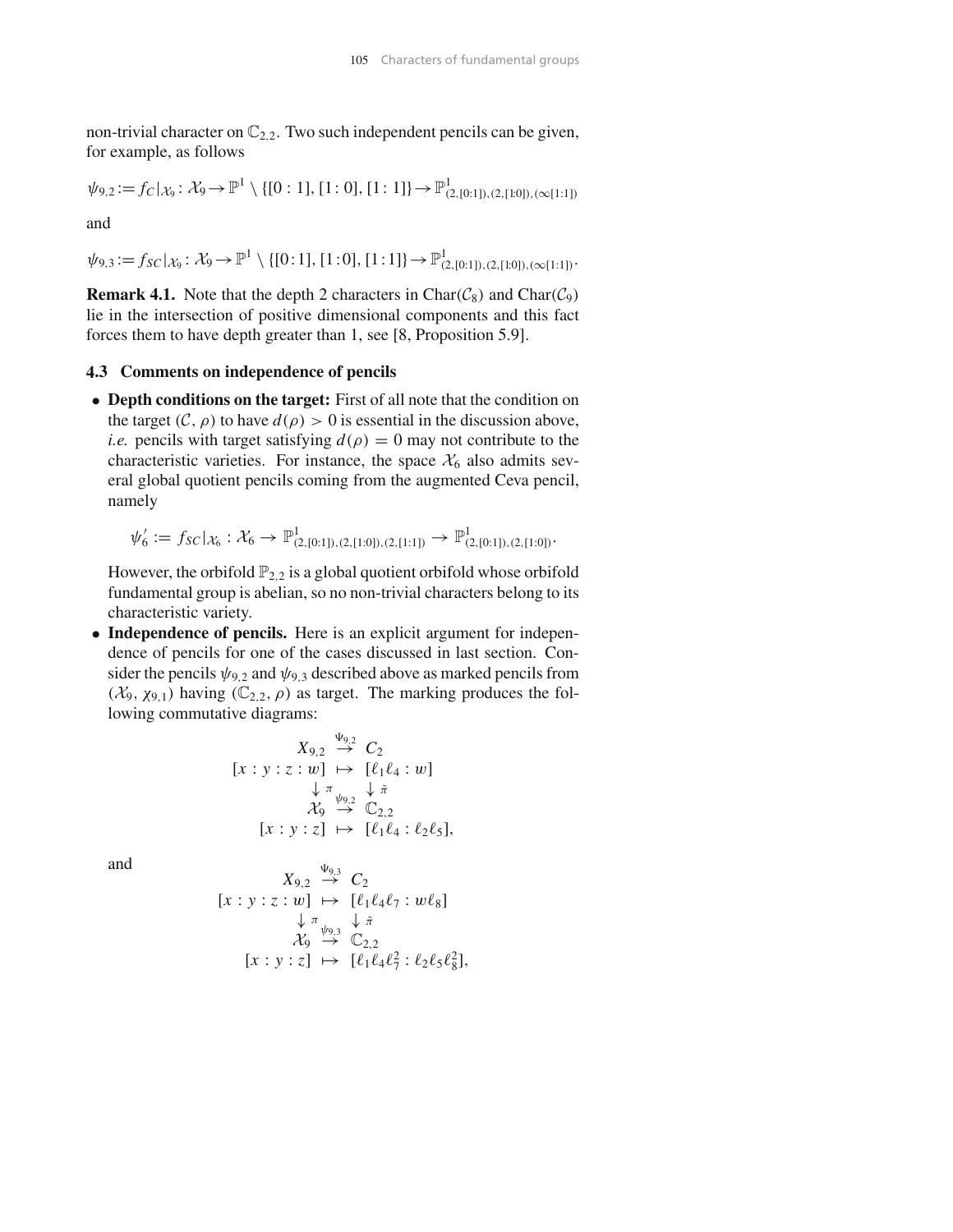where  $X_{9,2}$  is contained in  $\{ [x : y : z : w] \mid w^2 = \ell_1 \ell_4 \ell_2 \ell_5 \}, C_2 :=$  $\mathbb{P}^1 \setminus \{ [1:1], [1:-1] \}$  and  $\tilde{\pi}$  is given by  $[u:v] \mapsto [u^2:v^2]$ . Consider  $\gamma_{i,k}$ ,  $i = 3, 6, 7, 8, 9, k = 1, 2$  the lifting of meridians around  $\ell_i$  in  $X_{9,2}$ . Also denote by  $\mathbb{Z}[\mathbb{Z}_2]$  the ring of deck transformations of  $\tilde{\pi}$  as before, where  $\mathbb{Z}_2$  acts by multiplication by  $\xi_2 = (-1)$ . Note that, as before  $\Psi_{9,2}(\gamma_{3,k}) = \Psi_{9,2}(\gamma_{3,k}) = (-1)^k$  and  $\Psi_{9,3}(\gamma_{4,k}) =$  $\Psi_{9,3}(\gamma_{4,k}) = (-1)^{k+1}$ . However,  $\Psi_{9,2}(\gamma_{9,k}) = 0$  and  $\Psi_{9,3}(\gamma_{9,k}) =$ *(*−1*)*<sup>*k*</sup>. Therefore  $ψ_{9,2}$  and  $ψ_{9,3}$  are independent pencils of  $(X_9, \chi_{9,1})$ with target  $(\mathbb{C}_{2,2}, \rho)$ .

#### **5 Curve arrangements**

Consider the space *M* of sextics with the following combinatorics:

- 1. *C* is a union of a smooth conic  $C_2$  and a quartic  $C_4$ ;
- 2. Sing $(C_4) = \{P, S\}$  where *S* is a cusp of type  $\mathbb{A}_4$  and *P* is a node of type  $\mathbb{A}_1$ ;
- 3.  $\mathcal{C}_2 \cap \mathcal{C}_4 = \{S, R\}$  where *S* is a  $\mathbb{D}_7$  on *C* and *R* is a  $\mathbb{A}_{11}$  on *C*.

In [4] it is shown that *M* has two connected components, say  $\mathcal{M}^{(1)}$  and  $M^{(2)}$ . The following are equations for curves in each connected component:

$$
f_6^{(1)} = f_2^{(1)} f_4^{(1)} := \left( (y + 3x) z + \frac{3y^2}{2} \right)
$$

$$
\left( x^2 z^2 - \left( x y^2 + \frac{15}{2} x^2 y + \frac{9}{2} x^3 \right) z - 3x y^3 - \frac{9x^2 y^2}{4} + \frac{y^4}{4} \right)
$$

for  $C_6^{(1)} \in \mathcal{M}^{(1)}$  and

$$
f_6^{(2)} = f_2^{(2)} f_4^{(2)} := \left( \left( y + \frac{x}{3} \right) z - \frac{y^2}{6} \right)
$$

$$
\left( xz^2 - \left( xy^2 + \frac{9x^2y}{2} + \frac{3x^3}{2} \right) z + \frac{y^4}{4} + \frac{3x^2y^2}{4} \right)
$$

for  $C_6^{(2)} \in \mathcal{M}^{(2)}$ .

The curves  $C_6^{(1)}$  and  $C_6^{(2)}$  form a Zariski pair since their fundamental groups are not isomorphic. This cannot be detected by Alexander polynomials since both are trivial. In [4] the existence of an essential coordinate character of order two in the characteristic variety of  $C_6^{(2)}$  was shown enough to distinguish both fundamental groups, since the characteristic variety of  $C_6^{(1)}$  is trivial.

By Theorem 1.1 (2) this fact can also be obtained by looking at possible orbifold pencils. Note that there exists a conic  $\mathcal{Q} := \{q = 0\}$ passing through *S* and *R* such that  $(Q, C_4^{(1)})_S = 4$ ,  $(Q, C_4^{(2)})_S = 5$ , and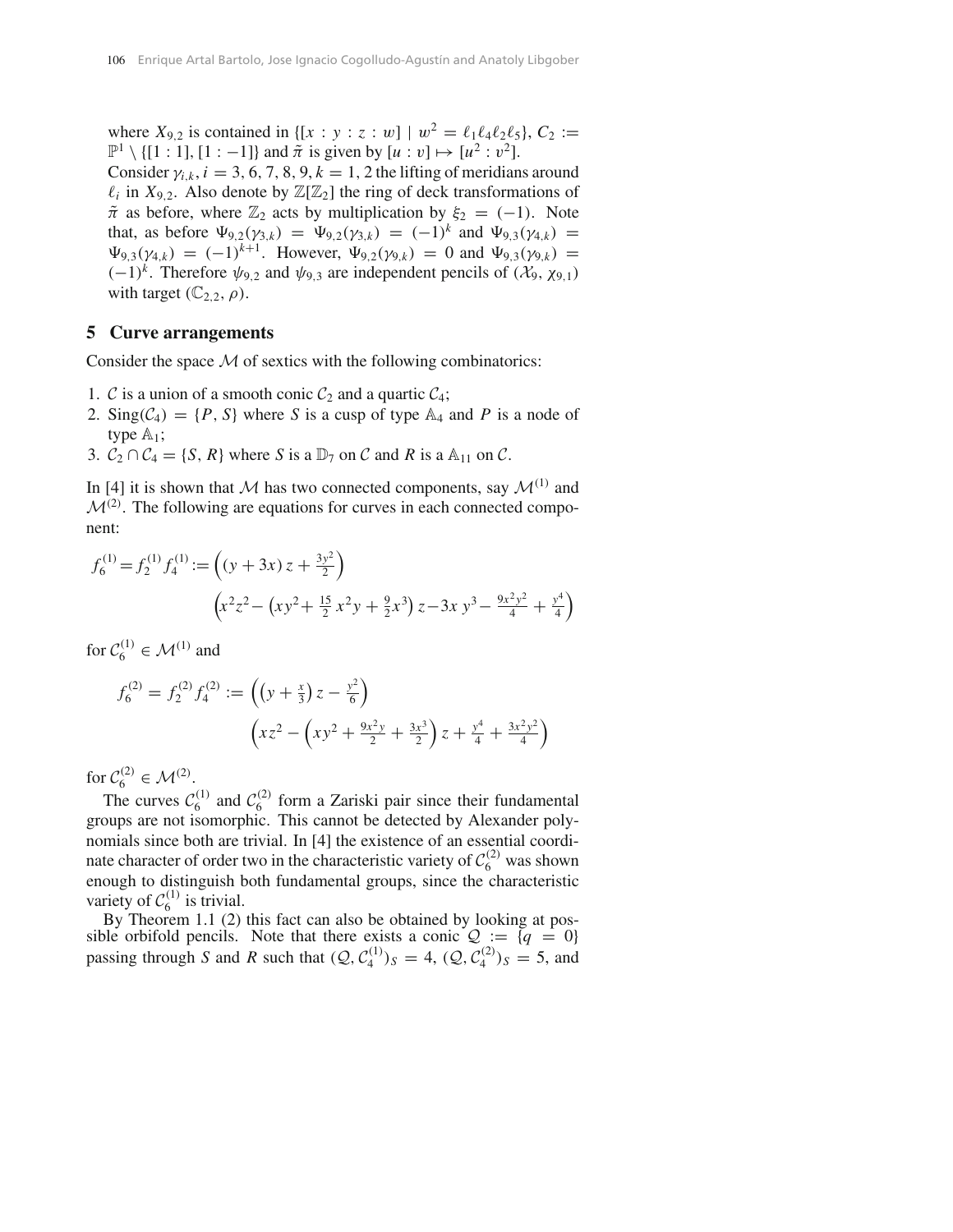$(Q, C_2^{(2)})_R = 3$ ,  $(Q, C_2^{(2)})_R = 3$ . Consider  $L := \{ \ell = 0 \}$  the tangent line to *Q* at *S*. One has the following list of multiplicities of intersection:

$$
(Q, C_2^{(2)} + 2L)_S = (Q, C_4^{(2)})_S = 5
$$
  
\n
$$
(C_4^{(2)}, 2Q)_S = (C_4^{(2)}, C_2^{(2)} + 2L)_S = 10
$$
  
\n
$$
(C_4^{(2)}, 2Q)_R = (C_4^{(2)}, C_2^{(2)} + 2L)_S = 10
$$
  
\n
$$
(C_4^{(2)}, 2Q)_R = (C_4^{(2)}, C_2^{(2)} + 2L)_R = 6
$$
  
\n
$$
(C_2^{(2)}, C_4^{(2)})_S = (C_2^{(2)}, 2Q)_S = 2
$$
  
\n
$$
(C_2^{(2)}, C_4^{(2)})_R = (C_2^{(2)}, 2Q)_R = 6
$$
  
\n
$$
(L, C_4^{(2)})_R = (L, 2Q)_R = 0.
$$

By [12], this implies that  $(C_2^{(2)} + 2L, C_2^{(2)}, 2Q)$  are members of a pencil of quartics. In other words, there is a marked orbifold pencil from  $C :=$  $\mathbb{P}^2 \setminus C_6^{(2)}$  marked with  $\chi := (-1, 1)$  to  $\mathbb{P}^1_{(2, [0,1]), (2, [1:0]), (\infty[1:1])}$  given by  $[x : y : z] \mapsto [f_2^{(2)} \ell^2 : q^2]$  whose target mark is the character  $\rho :=$ *(*−1*,* −1*,* 1*)*.

# **References**

- [1] A. ADEM, J. LEIDA and Y. RUAN, "Orbifolds and Stringy Topology", Cambridge University Press. 2007.
- [2] D. ARAPURA, *Geometry of cohomology support loci for local systems I*, J. of Alg. Geom. **6** (1997), 563–597.
- [3] E. ARTAL, *Sur les couples de Zariski*, J. Algebraic Geom. **4** (1994), 223–247.
- [4] E. ARTAL, J. CARMONA and J. I. COGOLLUDO, *Essential coordinate components of characteristic varieties*, Math. Proc. Cambridge Philos. Soc. **136** (2004), 287–299.
- [5] E. ARTAL, J. CARMONA, J. I. COGOLLUDO and M.Á. MARCO, *Invariants of combinatorial line arrangements and Rybnikov's example*, Singularity theory and its applications, Adv. Stud. Pure Math., vol. 43, Math. Soc. Japan, Tokyo, 2006, pp. 1–34.
- [6] E. ARTAL and J. I. COGOLLUDO, *On the connection between fundamental groups and pencils with multiple fibers*, J. Singul. **2** (2010), 1–18.
- [7] E. ARTAL, J. I. COGOLLUDO-AGUST´IN and A. LIBGOBER, *Depth of cohomology support loci for quasi-projective varieties via orbifold pencils*, J. Reine Angew. Math., to appear, also available at arXiv:1008.2018 [math.AG].
- [8] E. ARTAL, J. I. COGOLLUDO-AGUSTÍN and D. MATEI, *Characteristic varieties of quasi-projective manifolds and orbifolds*, Preprint available at  $arxiv:1005.4761v2$  [math.AG], 2010.
- [9] E. ARTAL, J. I. COGOLLUDO and H.O TOKUNAGA, *A survey on Zariski pairs*, Algebraic geometry in East Asia—Hanoi 2005, Adv. Stud. Pure Math., vol. 50, Math. Soc. Japan, Tokyo, 2008, pp. 1– 100.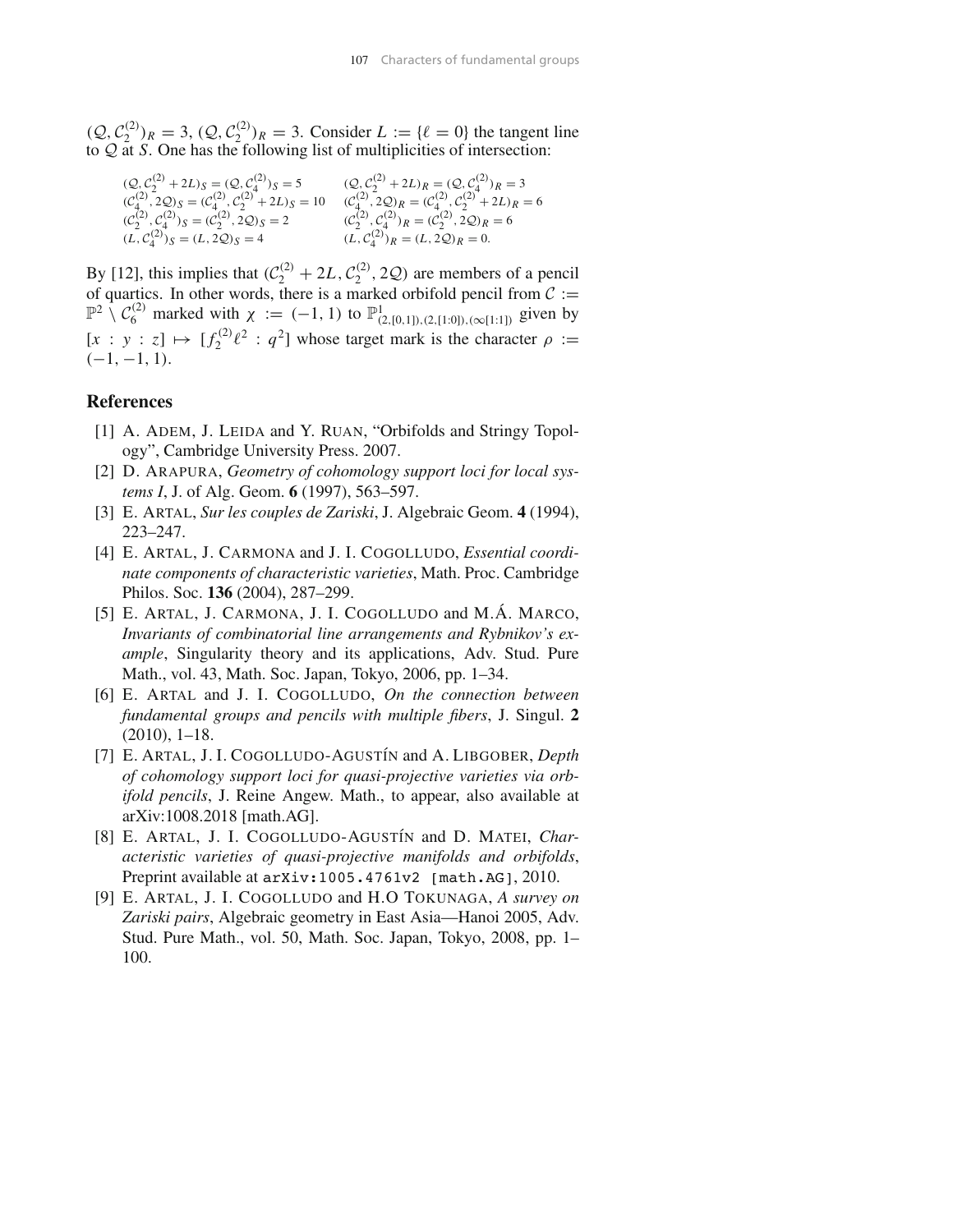- [10] G. BARTHEL, F. HIRZEBRUCH and T. HÖFER, "Geradenkonfigurationen und Algebraische Flächen", Friedr. Vieweg & Sohn, Braunschweig, 1987.
- [11] J. I. COGOLLUDO-AGUSTÍN and A. LIBGOBER, *Mordell-Weil groups of elliptic threefolds and the Alexander module of plane curves*, Preprint available at arXiv:1008.2018v2 [math.AG], 2010.
- [12] J. I. COGOLLUDO-AGUSTÍN and M.Á. MARCO BUZUNÁRIZ, *The Max Noether fundamental theorem is combinatorial*, Preprint available at arXiv:1002.2325v1 [math.AG], 2009.
- [13] J. I. COGOLLUDO and V. FLORENS, *Twisted Alexander polynomials of plane algebraic curves*, J. Lond. Math. Soc. (2) **76** (2007), 105–121.
- [14] D. C. COHEN and A. I. SUCIU, *Characteristic varieties of arrangements*, Math. Proc. Cambridge Philos. Soc. **127** (1999), 33–53.
- [15] A. DIMCA, *Pencils of plane curves and characteristic varieties* Preprint available at math.AG/0606442, 2006.
- [16] A. DIMCA, S. PAPADIMA and A.I. SUCIU, *Formality, Alexander invariants, and a question of Serre*, Preprint available at arXiv:math/0512480v3 [math.AT], 2005.
- [17] D. EISENBUD, "Commutative Algebra. With a View Toward Algebraic Geometry", Graduate Texts in Mathematics, Vol. 150. Springer-Verlag, New York, 1995.
- [18] M. FALK, *Arrangements and cohomology*, Ann. Comb. **1** (1997), 135–157.
- [19] R. FRIEDMAN and J. W. MORGAN, "Smooth Four-manifolds and Complex Surfaces", Ergebnisse der Mathematik und ihrer Grenzgebiete (3) [Results in Mathematics and Related Areas (3)], vol. 27, Springer-Verlag, Berlin, 1994.
- [20] E. HIRONAKA, *Abelian coverings of the complex projective plane branched along configurations of real lines*, Mem. Amer. Math. Soc. **105** (1993), vi+85.
- [21] W. MAGNUS, A. KARRASS and D. SOLITAR, *Combinatorial group theory*, second ed., Dover Publications Inc., Mineola, NY, 2004, Presentations of groups in terms of generators and relations.
- [22] A. LIBGOBER, *On the homology of finite abelian coverings*, Topology Appl. **43** (1992), 157–166.
- [23] A. LIBGOBER *Characteristic varieties of algebraic curves*, Applications of algebraic geometry to coding theory, physics and computation (Eilat, 2001), Kluwer Acad. Publ., Dordrecht, 2001, pp. 215– 254.